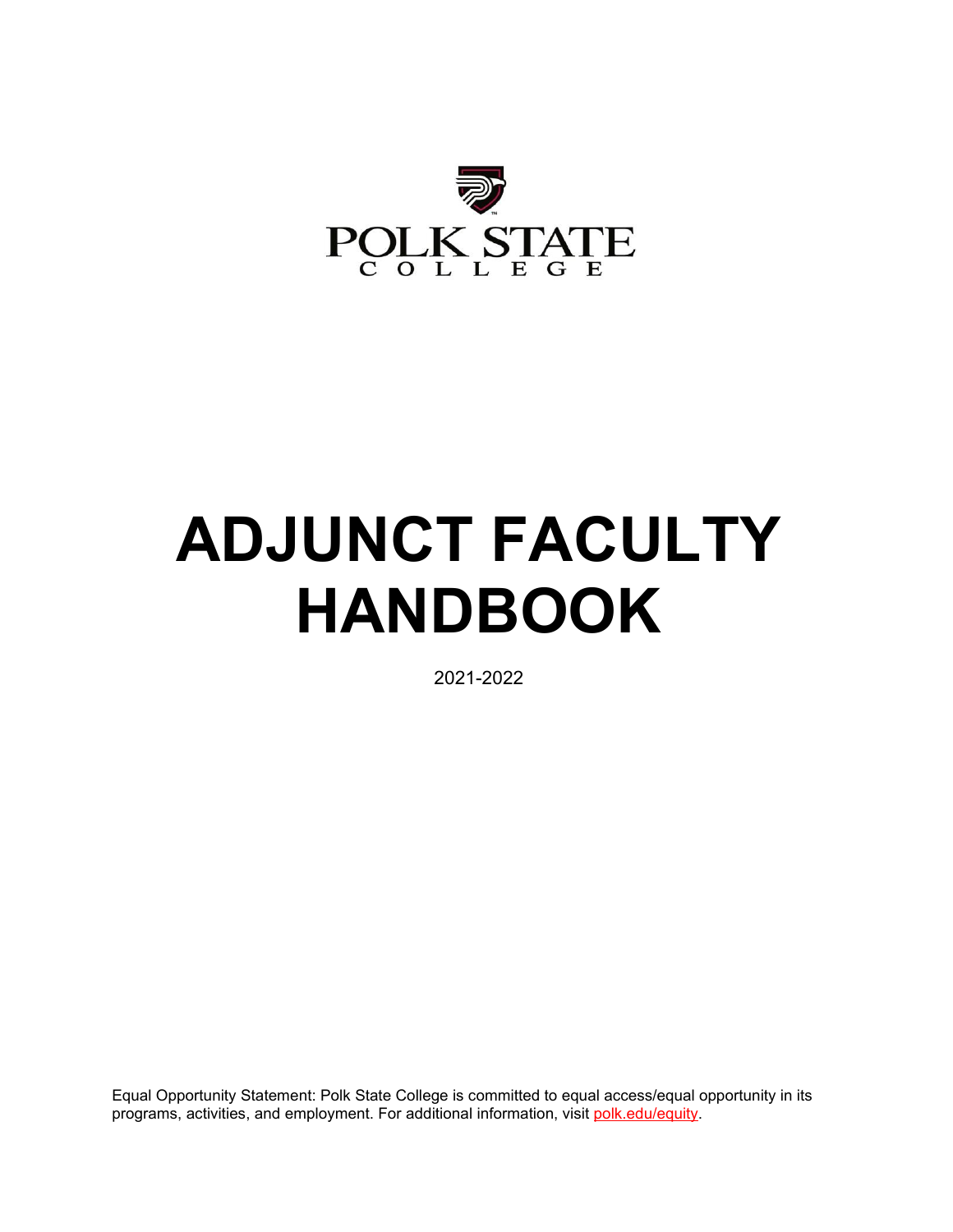# **GREETINGS TO ADJUNCT FACULTY MEMBERS**

Message from the President

Dear Adjunct Faculty,

On behalf of the Polk State College District Board of Trustees, staff, and faculty members, I would like to welcome you to the College. Your expertise, knowledge, and professionalism are a valuable addition to our institution, and we are proud to welcome you to an academic community that is truly committed to the success of students. As an adjunct faculty member, you are joining a talented, dedicated group of professionals who are committed to providing educational programs and services to make Polk State the County's first choice for higher education.

Please take a moment to read the College's Vision and Mission statements and our Core Values. They serve as guides for all of us as we perform our various roles at Polk State College.

I look forward to meeting you at campus events. Thank you again for being a crucial part of Polk State College.

Sincerely,

Ayale el Falconatti

Dr. Angela M. Garcia Falconetti, CFRE President

## **Polk State College Vision:**

Polk State College will be the first choice for higher education in Polk County

# **Polk State College Mission:**

Polk State College, a quality-driven institution serving Polk County and beyond, transforms students' lives through the power of teaching and lifelong learning by providing access to affordable associate and baccalaureate degree programs, career certificates, and workforce employment programs, delivered through various modalities and innovative technologies and by diverse, qualified faculty and staff.

## **Polk State College Core Values:**

Service, Integrity, Knowledge, Diversity, Leadership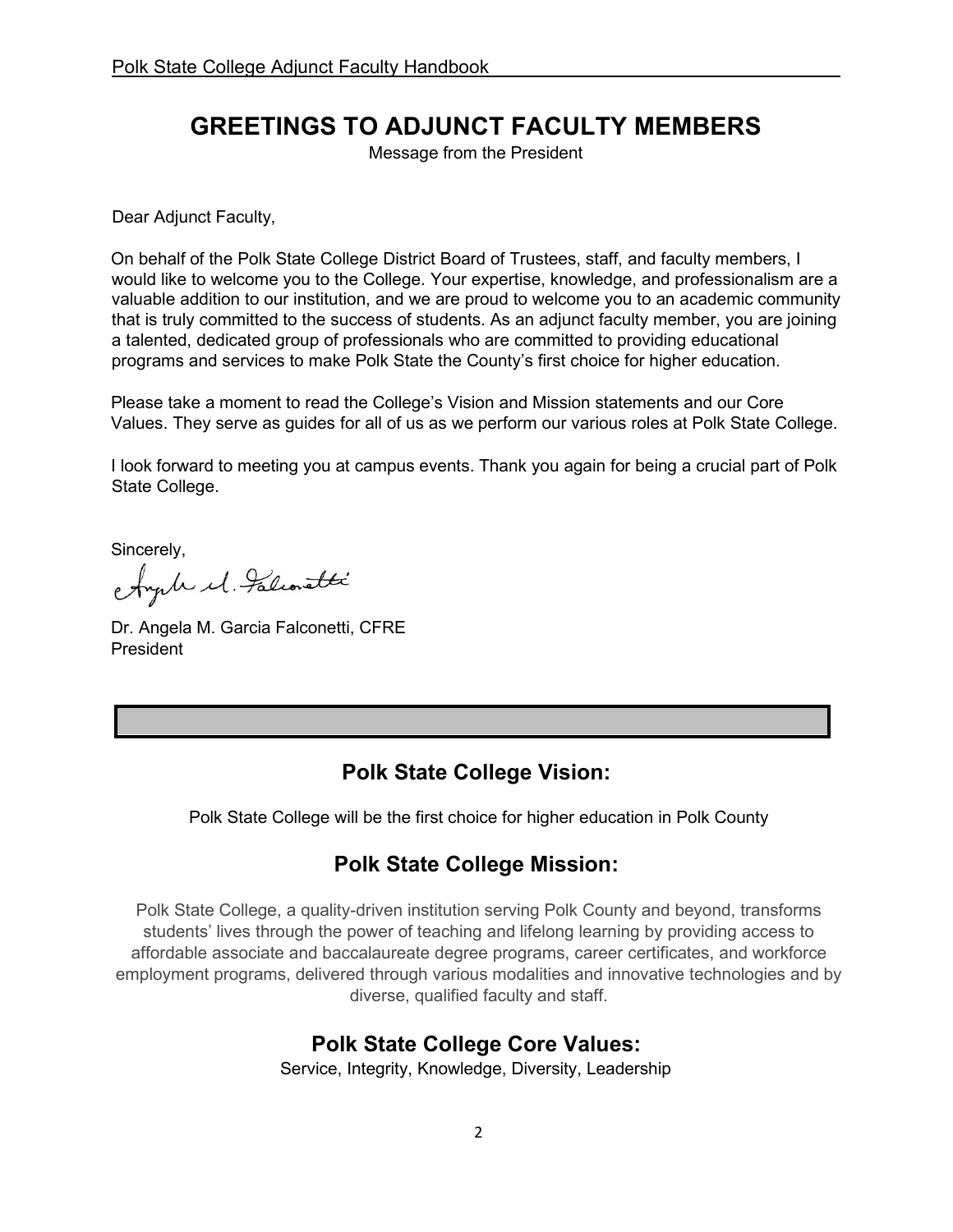# **Table of Contents**

| 2 ACADEMIC RESPONSIBILITIES AND INSTITUTIONAL POLICIES 6 |  |
|----------------------------------------------------------|--|
|                                                          |  |
|                                                          |  |
|                                                          |  |
|                                                          |  |
|                                                          |  |
|                                                          |  |
|                                                          |  |
|                                                          |  |
|                                                          |  |
|                                                          |  |
|                                                          |  |
|                                                          |  |
|                                                          |  |
|                                                          |  |
|                                                          |  |
|                                                          |  |
|                                                          |  |
|                                                          |  |
|                                                          |  |
|                                                          |  |
|                                                          |  |
|                                                          |  |
|                                                          |  |
|                                                          |  |
|                                                          |  |
|                                                          |  |
|                                                          |  |
|                                                          |  |
|                                                          |  |
|                                                          |  |
|                                                          |  |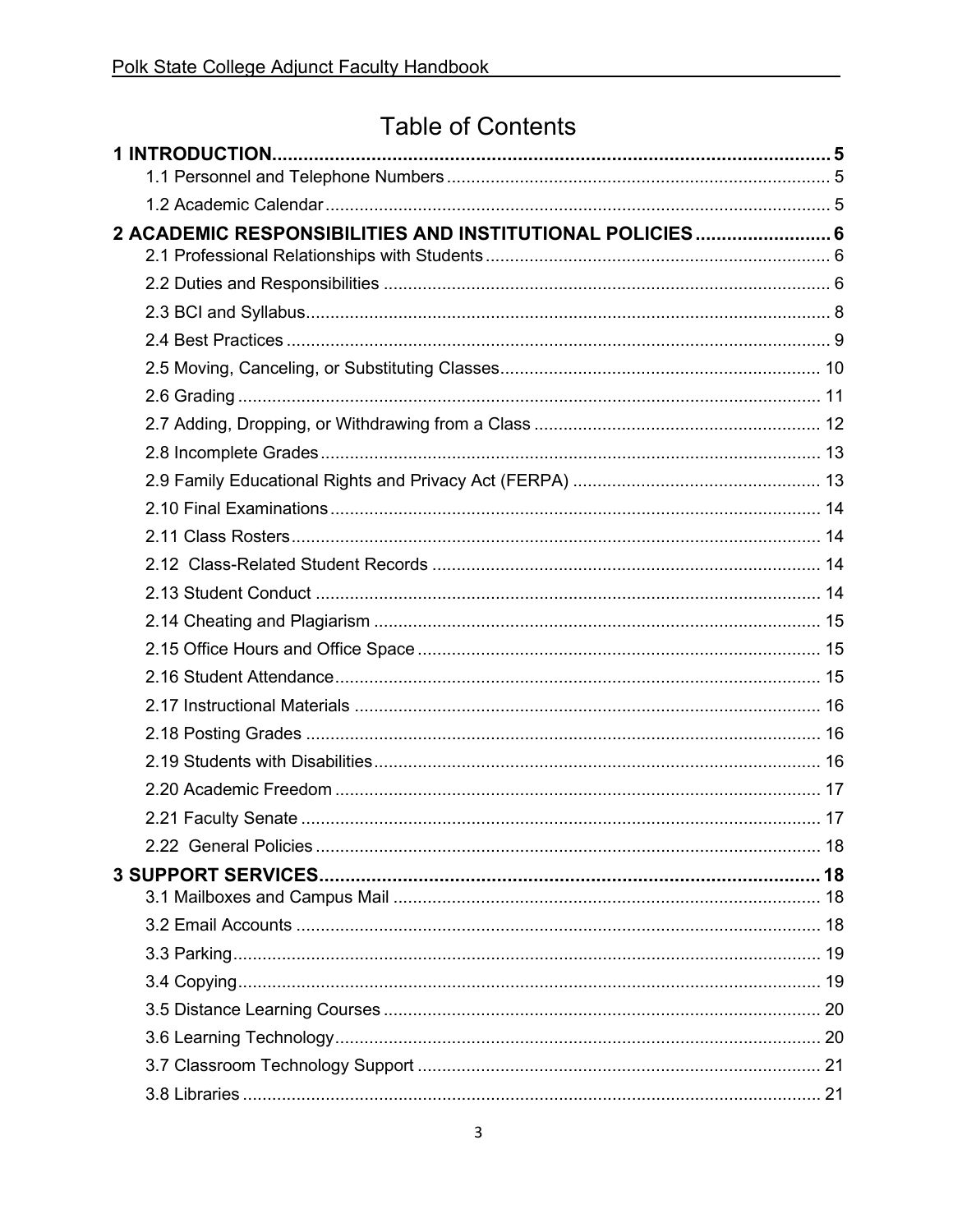| 7 PERFORMANCE EVALUATION AND PROFESSIONAL DEVELOPMENT 27 |  |
|----------------------------------------------------------|--|
|                                                          |  |
|                                                          |  |
|                                                          |  |
|                                                          |  |
|                                                          |  |
|                                                          |  |
|                                                          |  |
|                                                          |  |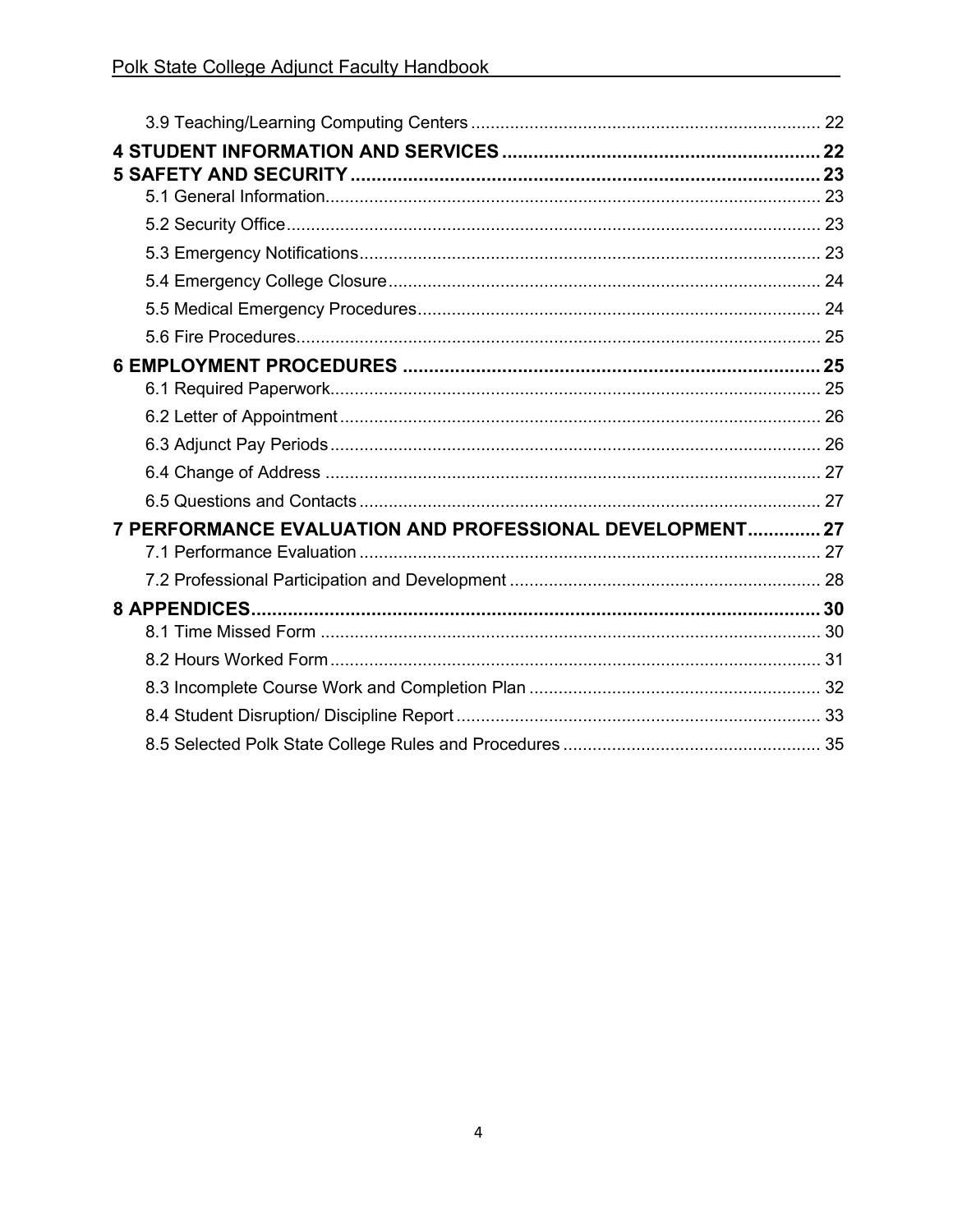# <span id="page-4-0"></span>**1 INTRODUCTION**

Polk State College serves the educational needs of the citizens of Polk County and beyond. The College offers educational services and other opportunities as part of the Florida College System, a statewide system of colleges that places low-cost and high-quality postsecondary education within commuting distance of all Floridians.

Polk State College strives to offer courses at times, in locations, and via formats that are convenient for students in the community and throughout the state. The College operates on a year-round basis, with classes offered during fall and spring semesters, as well as during summer sessions. Courses are scheduled during the day and evening in Lakeland, Winter Haven, Lake Wales, Bartow, and at other locations within the College's service region.

Additionally, classes are offered online.

The current *Polk State College Catalog/Student Handbook* (catalog.polk.edu) contains more information about the College's accreditation and affiliations, its programs and their accreditations, and statements about the College's mission, purpose, and history.

Each academic department or program at Polk State College is supervised by an academic dean. The deans are assisted by associate deans and program directors (for workforce education programs), as well as faculty members who serve as elected department coordinators (in the Liberal Arts and Sciences). Questions or concerns related to course content, *Basic Course Information* (BCI) documents, textbooks, support materials, or teaching matters can be addressed by the appropriate department coordinator or program director. Each academic dean's office also has one or more administrative assistants who are available to help faculty.

Adjunct faculty members are crucial to the operation of Polk State College. The College could not offer the number and variety of courses it does without their help. This Handbook is designed to be a convenient reference. It provides information on select academic and administrative policies and procedures at Polk State College. It should be used as a beginning point for seeking information before soliciting additional clarification from the appropriate department coordinator or program director.

*Note: This Handbook is revised and reorganized annually. Polk State welcomes questions and suggestions for improvement. Suggestions may be submitted to the department coordinator, program director, associate dean, or dean.*

## <span id="page-4-1"></span>**1.1 Personnel and Telephone Numbers**

The *Polk State College Directory* may be found on the College's website [\(www.polk.edu/people\). The](http://www.polk.edu/people)  [Directory](http://www.polk.edu/people) [prov](http://www.polk.edu/people)ides a listing of phone numbers, email addresses, and office locations for full-time faculty and staff. The Directory also provides a list of personnel by College department.

# <span id="page-4-2"></span>**1.2 Academic Calendar**

The Polk State College Academic Calendar for each term may be accessed online at [\(www.polk.edu/academics/academic-calendars/\). The](http://www.polk.edu/academics/academic-calendars/) [Academic Calendar identifie](http://www.polk.edu/academics/academic-calendars/)s important dates such as course withdrawal deadlines, holidays, College closing dates, and the final grades submission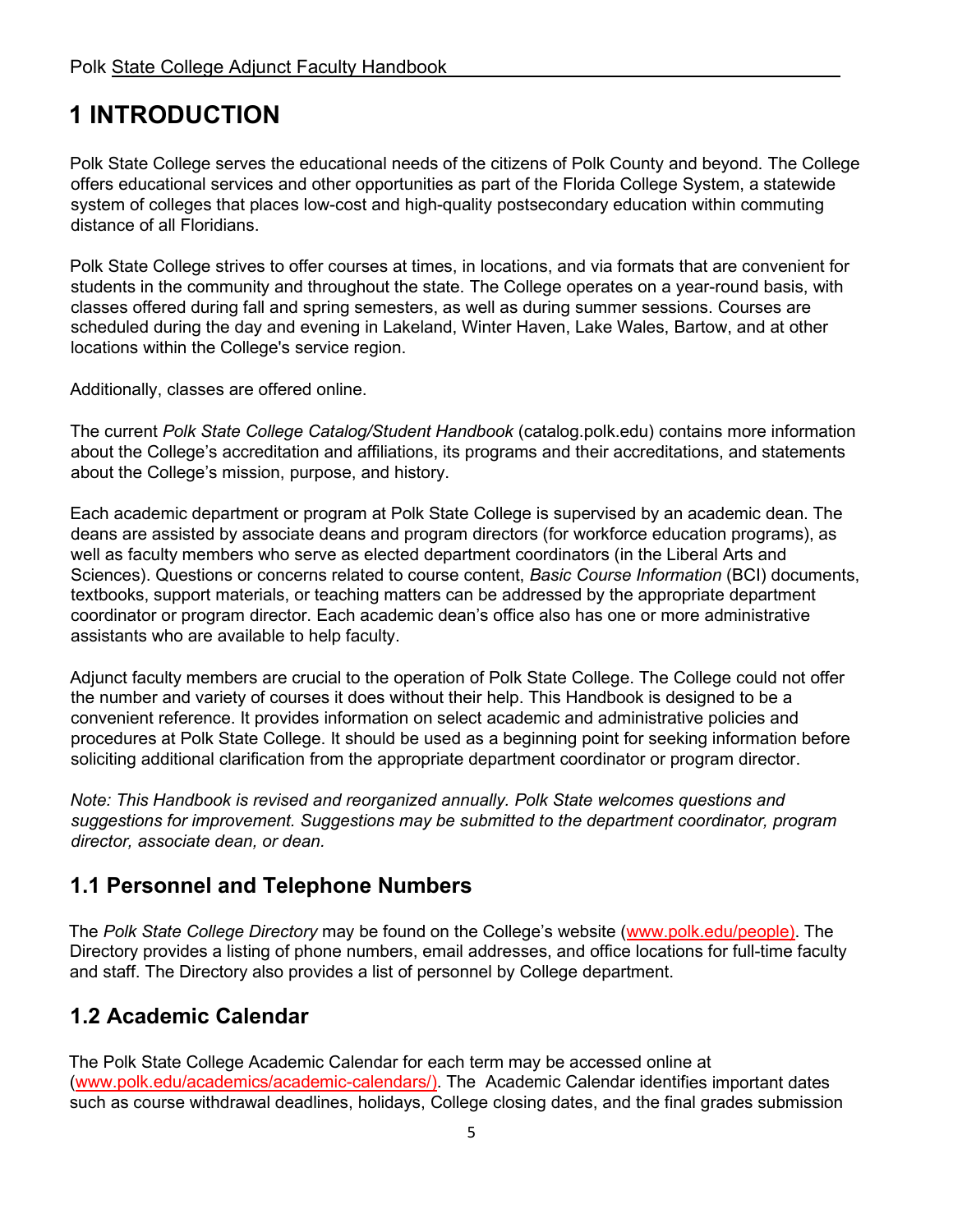deadline. Each Academic Year's calendar is divided into three terms (i.e., Fall, Spring, and Summer) and these are published separately for ease of reference. Each term has multiple sessions of varying lengths. Courses in the main session (i.e., those identified in PASSPORT as "Session 1") are traditional 16-week classes. During the fall and spring semesters, the College also offers classes in a 12-week session and in two eight-week sessions (i.e., FastTrack 1 and FastTrack 2). There are two six-week summer terms (i.e., Summer A and Summer B). Students may also select summer courses in a 12 week session or an 8-week session during the summer. The class schedule in PASSPORT provides important deadlines for a professor's specific class(es).

# <span id="page-5-0"></span>**2 ACADEMIC RESPONSIBILITIES AND INSTITUTIONAL POLICIES**

Adjunct faculty members play an integral role in the academic life of Polk State College. Academic preparation and teaching requirements are the same for full-time and adjunct faculty members. Department coordinators and program directors assist where needed; they also perform observations of adjunct faculty teaching performance for evaluative purposes.

*Note: Polk State College assigns teaching appointments according to instructional needs. The College reserves the right to change or withdraw teaching assignments based on enrollment fluctuations and other institutional requirements.*

# <span id="page-5-1"></span>**2.1 Professional Relationships with Students**

All professors face the challenge of creating a rapport that fosters effective learning, while also maintaining a professional relationship with students. Consequently, professors must exercise judgment in their personal relationships with students by avoiding unprofessional or illegal behavior (e.g., discrimination or harassment), as well as the appearance of impropriety.

# <span id="page-5-2"></span>**2.2 Duties and Responsibilities**

It is the responsibility of the adjunct faculty member to ensure excellence and quality in teaching, and to uphold the standards established by the College. Specific duties include teaching courses as assigned, meeting with students as necessary, and following College policies and procedures.

The major responsibilities for the adjunct faculty member inherent to teaching objectives include the following:

- 1. Maintain proper and timely communication with the department coordinator or program director, as well as the associate dean and dean.
- 2. Provide each student with a *Basic Course Information* (BCI) document (or link to the BCI) and a *Course Syllabus* on the first day of class and acquaint all students with the course requirements and objectives **during the initial class meeting**. BCIs may be accessed online (**[www.polk.edu/BCI\)](http://www.polk.edu/BCI)**[.](http://www.polk.edu/BCI)
- 3. [Submit a course syllabu](http://www.polk.edu/BCI)s for each class in the semester to the academic dean's office during the first week of the term. Syllabi should include the required elements noted in Section 2.3 of this document in accordance with *Polk State College Procedure 1001: Communicating Course Information to Students*.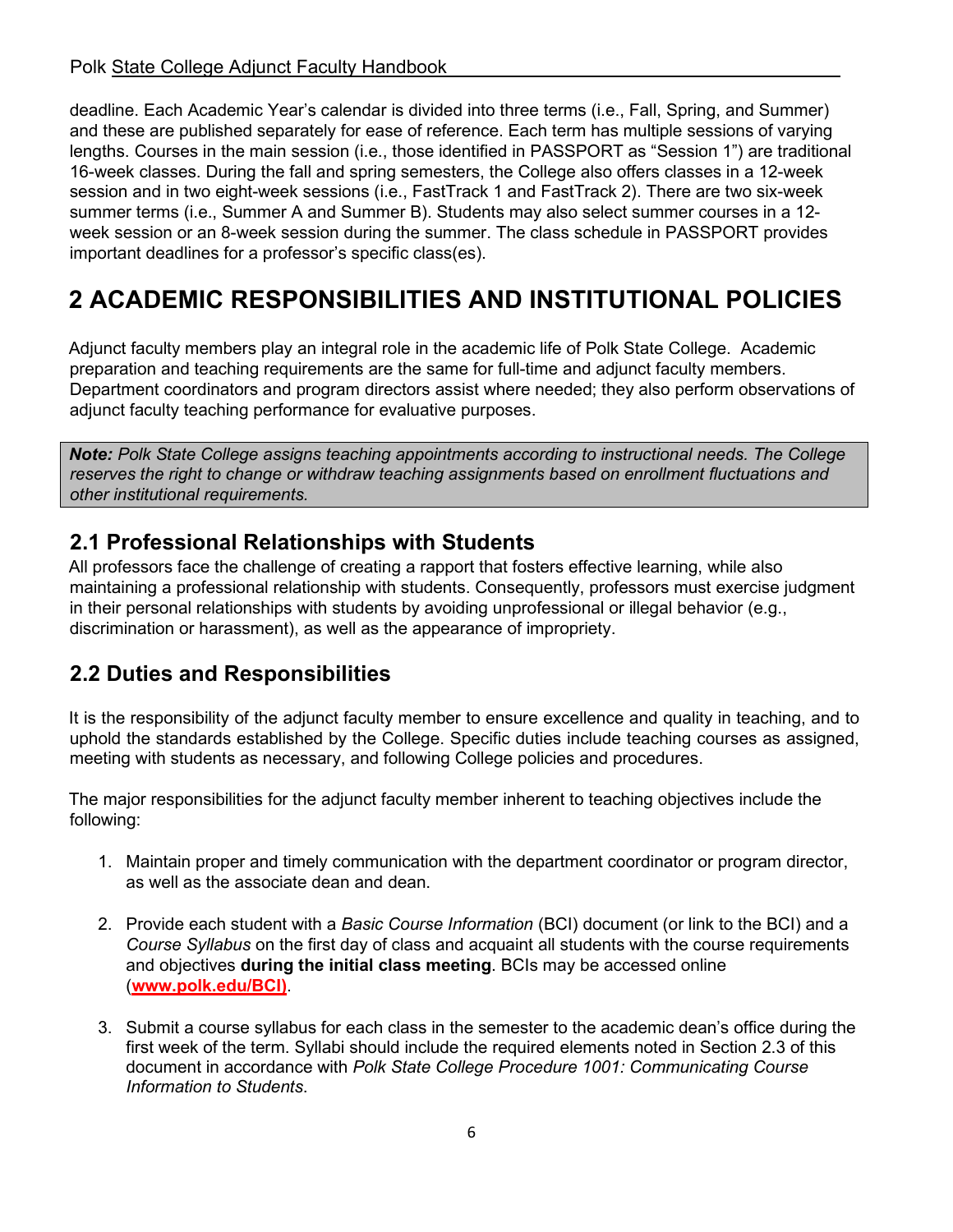- 4. **Complete Attendance Confirmation during the specified period**. PASSPORT provides specific dates for Attendance Confirmation for each term. This simple process involves verifying student attendance and issuing a W4 in PASSPORT for any non-attending students on the roster.
- 5. Explain grading procedures and standards and consistently apply them.
- 6. Present course material in a clear and coherent manner using various methods of presentation according to the content required and students' needs.
- 7. Meet with each assigned class at the scheduled time and for the scheduled duration. Any departure from the appointed hours or suspension of a planned class must have the prior approval of the appropriate academic dean. Per the *Faculty Handbook:*

*In case there is an emergency, it is necessary to know the classroom in which each class meets. To prevent confusion, a professor should not move a class to a different location from the scheduled classroom without permission from the Campus Academic Dean. If it is necessary to move a class, a note should be posted on the door indicating the new location for the class meeting. The instructor should also write a notice on the classroom board so latecomers can go to the correct room. The appropriate campus administrative assistant should also be contacted.*

- 8. Design tests and assignments that align with course objectives and relate to the material covered in the class and in the textbook. Provide each student with periodic evaluations regarding progress.
- 9. Maintain accurate records of student enrollment, attendance, and grades.
- 10. Provide supervision of students in classrooms and laboratories.
- 11. Encourage class discussion when appropriate.
- 12. Provide students with support and opportunities for independent thinking.
- 13. Maintain and display enthusiasm for the subject.
- 14. Demonstrate genuine interest in students, including concern for students' learning and an understanding of students' perspectives.
- 15. Administer final examinations as appropriate and provide course assessment data as required.
- 16. Submit final grades through PASSPORT by the established College deadline.
- 17. Check the faculty mailbox and Polk State College email account weekly (or more frequently if teaching online).
- 18. Present problems, recommendations, and reports related to courses and instruction to the appropriate dean.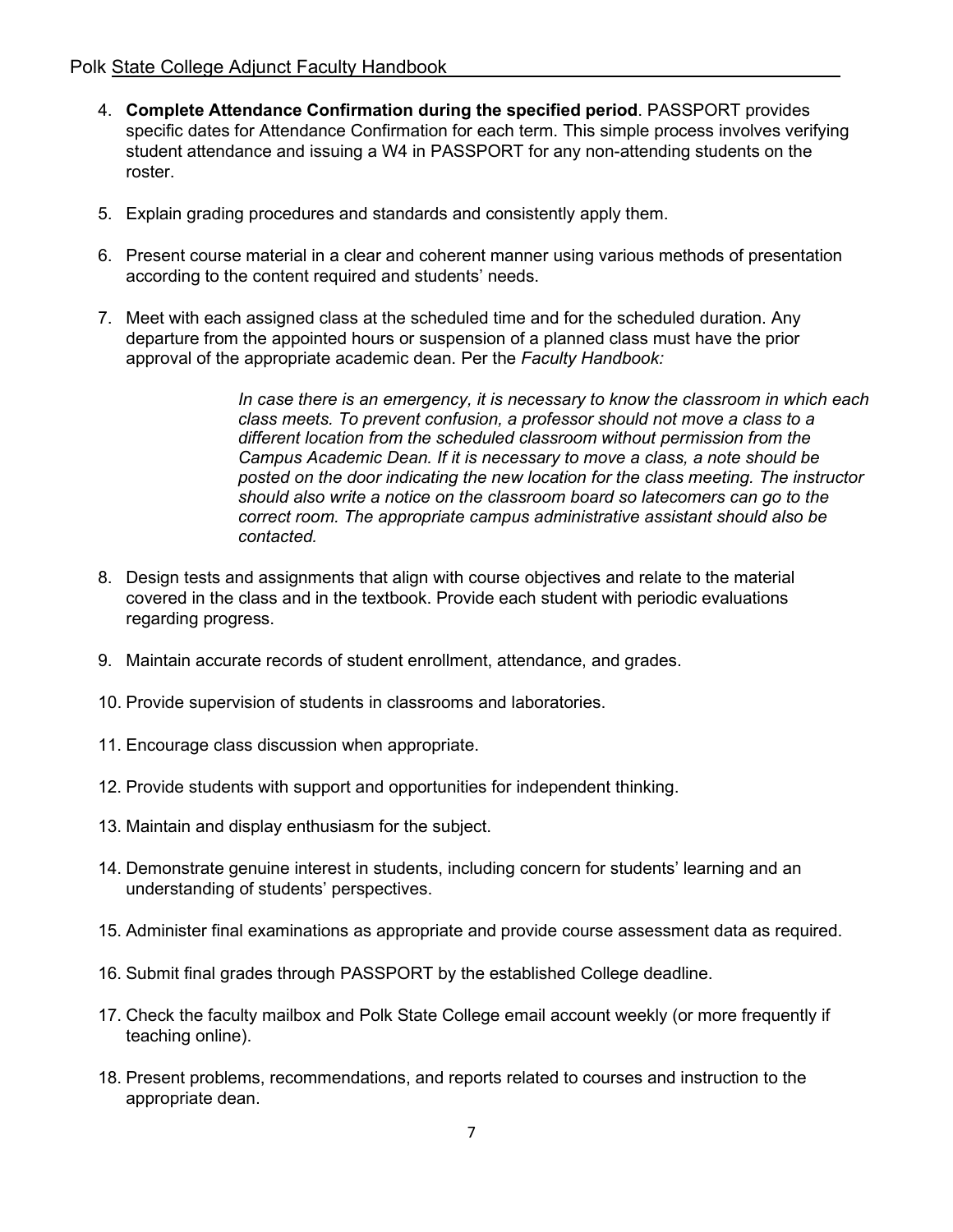- 19. Notify the appropriate administrative assistant promptly when an absence is necessary or imminent.
- 20. Refer students who need special accommodations to Student Services (Section 2.19 of this Handbook provides details regarding students with disabilities).
- 21. Follow the Teaching Learning/Computing Center (TLCC) guidelines when using these facilities for testing (Section 3.8 of this Handbook provides details on TLCC services).

# <span id="page-7-0"></span>**2.3 BCI and Syllabus**

At Polk State College, course information is communicated to students through two documents: a *Basic Course Information* (BCI) document and the *Course Syllabus*. The BCI contains basic information about a course that pertains to all sections of the course provided at the College. The BCI for each course is created collaboratively by department faculty and is approved by the Academic Quality Council (AQC). BCIs are available online [\(http://www.polk.edu/BC](http://www.polk.edu/BC)[I\).](http://www.polk.edu/bci) **[The](http://www.polk.edu/bci) BCI must [not be](http://www.polk.edu/bci) edited in any way. Faculty members must provide each student with access to the BCI during the first class meeting**. This may be accomplished by providing a link to the BCI in the syllabus or by providing a link to the BCI website with instructions for how to access the course BCI. For online courses, a link to the BCI should be posted in Canvas.

A *Basic Course Information* document contains the following information:

- The College's Name
- Telephone and Office Numbers of Academic Deans (at both campuses)
- Course Prefix, Number, and Course Title
- Course Description, Prerequisites, and Credit Hours
- Polk State College Mission and Core Objectives
- Course Objectives
- Course Content (outline or list of topics)
- College-Level Communication and Computation Skills Requirements
- Student Help Information
- Information about the Withdrawal Process
- Information on Repeating a Course
- The College's Academic Dishonesty Statement
- The College's Information Technology Access/Use Policy
- Equal Opportunity for Students with Disabilities Statement
- Departmental Policies (if applicable)
- Type of Credit Provided by the Course (lower-division, upper-division, vocational, or institutional)
- AA Elective? Yes/No

In addition to providing the BCI, an adjunct instructor is responsible for creating a *Course Syllabus* for each class and submitting an electronic a copy to the appropriate administrative assistant. While the exact contents of a *Course Syllabus* are up to the individual instructor, **there are several elements that must be included per** *Polk State College Procedure 1001***:**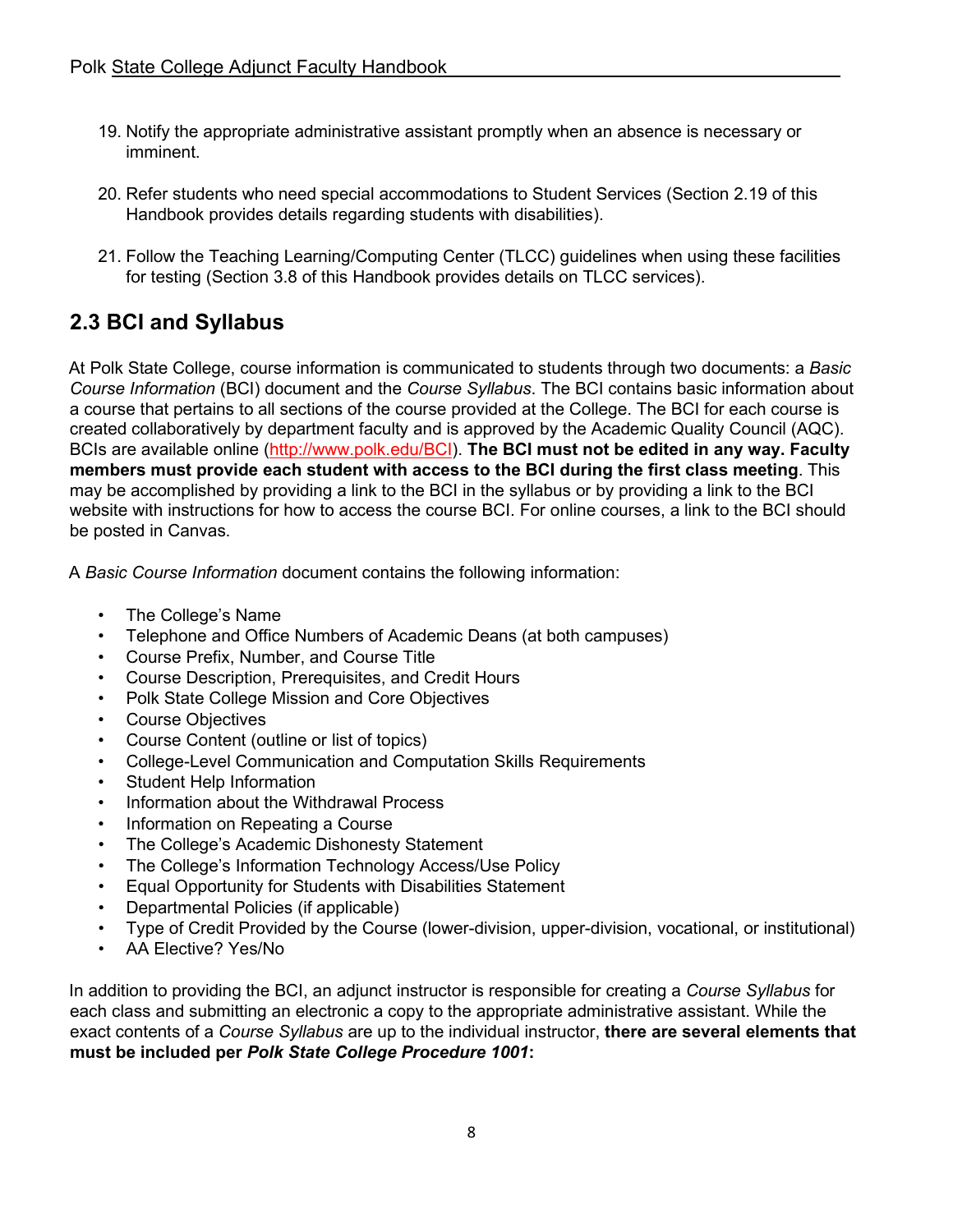#### **Required Information:**

- 1. General Course Information
	- a. Course title, number, section number, and the semester
	- b. Class meeting days, times, and room number
- 2. Instructor Information:
	- a. Name, Polk State College telephone number, office location, Polk State College email address
	- b. Posted office hours
- 3. Textbook Title, Author, and Edition (as well as any other required materials)
- 4. Attendance Policy
- 5. Work Missed Policy (i.e., policies for making up missed work)
- 6. Evaluative Criteria (i.e., grading policy)
- 7. Withdrawal Deadline
- 8. Academic Dishonesty Policy (including penalties)
- 9. Statement on Use of a Plagiarism Detection Service (if applicable)
- 10. Course Calendar
	- a. Tentative schedule of topics
	- b. Tentative schedule of tests
	- c. Due dates for major assignments
- 11. Final Exam Time and Date (as applicable)

#### Suggested Information:

The following information may also be included at the instructor's discretion:

- 1. Description of major assignments
- 2. Instructional methods
- 3. Supplementary readings (e.g., course reserve readings at the library, Library Guides on the College's library website)
- 4. Additional resources (e.g., websites)
- 5. Tips and strategies for success
- 6. A Statement explaining that although a faculty member has the right to withdraw a student, it is ultimately the student's responsibility to withdraw from the course should he or she choose to do so. (*Note: This is strongly recommended.)*
- 7. Any additional administrative and academic policies that pertain to the class

The *Course Syllabus* is a tool that instructors use to communicate information that is vital to student success in a course. In general, the more detail provided, the better. Some ideas for syllabus content include a detailed course calendar, classroom procedures and rules, grading rubrics, suggested readings, websites of interest, and study tips. Additional information about communicating course information to students can be found in *Polk State College Procedure 1001: Communicating Course Information to Students* [\(www.polk.edu/wp](http://www.polk.edu/wp)[-content/uploads/1001.pdf\)](https://www.polk.edu/wp-content/uploads/1001.pdf), or through the [program direc](https://www.polk.edu/wp-content/uploads/1001.pdf)tor or department coordinator.

# <span id="page-8-0"></span>**2.4 Best Practices**

The following is a brief checklist of instructional strategies.

• At the start of the term, provide the *Basic Course Information* (or BCI link) and *Course Syllabus* in Canvas. Discuss these documents, including objectives and requirements; the calendar of topics and activities; the grading policy, attendance policy, and academic dishonesty policy; and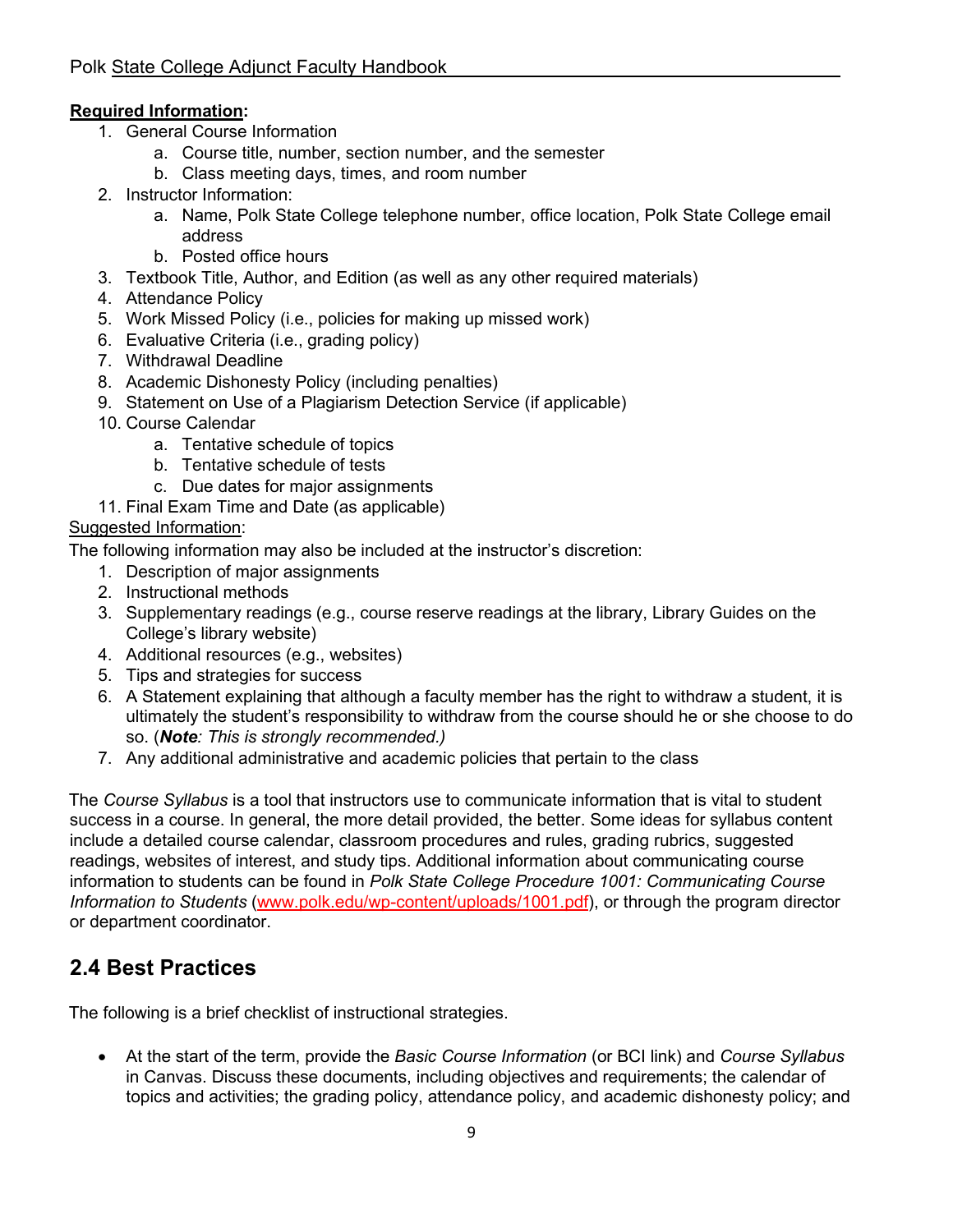other class rules and procedures. Establish unmistakable standards and expectations and adhere to them.

- Plan an ice-breaker activity for the first class to help students get to know each other. Also, use the first class to engage students in the course subject.
- Get to know students, take attendance, and emphasize that assistance is available outside of class to answer questions and to increase success.
- Work to involve and engage students through active learning strategies such as small group work, discussions, and games.
- Ensure that students comprehend and can apply what is taught by actively listening and responding to their concerns and difficulties. When necessary, adjust the approach.
- Take opportunities to share not only knowledge, but also experiences. Show a commitment to learning and, within the bounds of propriety, share individuality and personality.
- Respect and value student questions, difficulties, and opinions, even during correction of factual errors or logical inconsistencies.

# <span id="page-9-0"></span>**2.5 Moving, Canceling, or Substituting Classes**

It is crucial that classes meet at regularly scheduled times and locations. If the instructor must change the class meeting time or the location, he or she must notify the appropriate administrative assistant and post a message on the board in the classroom to inform and remind students of the change. Although the instructor may have informed the class of a meeting at a different time or in a different room, some students might have been absent or might have forgotten. Furthermore, if a student must be reached for an emergency, the administrative assistant must be able to locate him or her. For best communication practices, the instructor should inform the administrative assistant of any time and location changes in advance.

If the instructor is aware of an impending absence from class (for any reason), it is his or her responsibility to coordinate all arrangements for class coverage. **The instructor must arrange for a substitute to cover any missed class.** The substitute must be a current Polk State College faculty member or an individual who has been previously approved as a substitute. Because salary is based on contact hours in the classroom, any missed time is deducted from the instructor's salary. The instructor must then complete a *Time Missed Form* (Appendix 8.1). The department coordinator or program director can assist in identifying an appropriate substitute if necessary.

Additionally, an adjunct faculty member may substitute for others and be paid for this time. An *Hours Worked Form* must be completed when performing substituting responsibilities (Appendix 8.2). The substitute can deliver lectures, show videos, proctor tests, deliver assignments, or attend to other responsibilities as needed. In all cases, the instructor must notify the appropriate administrative assistant and coordinate submission of paperwork. It is the College's expectation that absences be limited. Excessive class absences may result in a poor performance evaluation and failure to be reappointed in subsequent semesters.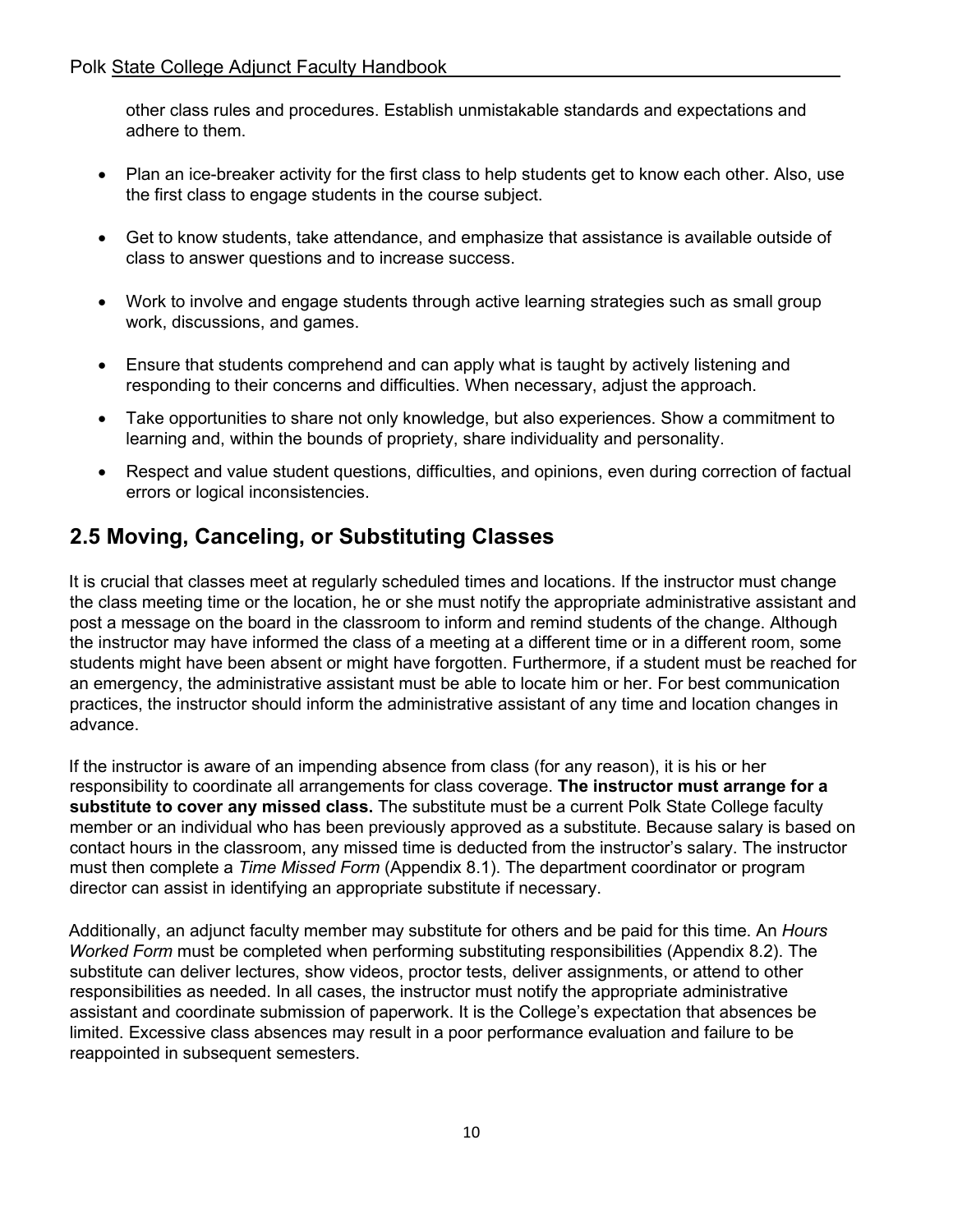#### Polk State College Adjunct Faculty Handbook

If the instructor cannot meet with a class at its scheduled time because of illness or other emergency circumstances, he or she must notify the appropriate academic dean's office as soon as possible. Administrative assistants answer calls to the deans' offices from 8 a.m. to 5 p.m. If no one is available in the office, a call should be made to the department coordinator or program director, and a voicemail message should be left for the appropriate administrative assistant. This must be done as soon as possible. Although it is preferable to speak with a person, sometimes it may be necessary to leave a voicemail message.

The instructor should adhere to the scheduled beginning and ending times of class meetings unless exceptional circumstances dictate otherwise. In such cases, the faculty member should notify the department coordinator or program director as soon as possible.

If the faculty member would like to meet with a class off campus, he or she must consult with the appropriate department coordinator or program director to receive guidelines for field trips as outlined in *Polk State College Procedure 10*08: *Educational Field Trips* [\(www.polk.edu/wp](https://www.polk.edu/wp-content/uploads/1008.pdf)[content/uploads/1008.pdf\).](https://www.polk.edu/wp-content/uploads/1008.pdf) [The faculty member](https://www.polk.edu/wp-content/uploads/1008.pdf) [must complete t](https://www.polk.edu/wp-content/uploads/1008.pdf)he *Field Trip Request Form* via [Faculty](https://canvas.polk.edu/courses/7209/pages/field-trips)  [Central,](https://canvas.polk.edu/courses/7209/pages/field-trips) as well as a *[Leave Form](https://polkadjunctcentral.files.wordpress.com/2014/06/travel-leave-request-3.pdf)*[.](https://polkadjunctcentral.files.wordpress.com/2014/06/travel-leave-request-3.pdf) several weeks [in advance](https://polkadjunctcentral.files.wordpress.com/2014/06/travel-leave-request-3.pdf) of the trip and have it approved by the Campus Academic Dean. Students participating in the field trip must complete the *[Polk State College](https://www.polk.edu/wp-content/uploads/1008-Attach2.pdf) [Field Trip Agreement Release.](https://www.polk.edu/wp-content/uploads/1008-Attach2.pdf)* [The instructor must submit the originals of th](https://www.polk.edu/wp-content/uploads/1008-Attach2.pdf)ese forms to the campus academic dean and retain a copy of each one to take on the field trip.

Emergency information about closure of the entire College is provided in Section 5.4 of this Handbook. If the College is closed, all classes are cancelled.

# <span id="page-10-0"></span>**2.6 Grading**

Each adjunct faculty member is responsible for determining the grading scale to be used for each class taught. The College does not have an official grading scale, but it expects instructors to formulate reasonable grading standards and policies and **clearly communicate these in the** *Course Syllabus*. Some departments have a department-wide grading scale for their classes, and the program director or department coordinator can clarify this policy. In such a case, the grading scale would be reflected in the course *Basic Course Information* document, and thus, this item should be reviewed carefully. Many faculty members use a 100-point scale:

| $80 - 89 = B$ |              |
|---------------|--------------|
| $70-79 = C$   |              |
| $60 - 69 = D$ |              |
| $0-59 = F$    |              |
|               |              |
|               | $90-100 = A$ |

Student grades (including withdrawals) are entered online through PASSPORT, and final grades must be posted by the appropriate deadline. Details on the grade posting process are available on the College website [\(www.polk.edu\), through the](http://www.polk.edu/) Admission and Financial Aid offices, in the *Polk State College Catalog*/*Student Handbook,* and in the *Faculty Administrative Duties Guide* from the Registrar.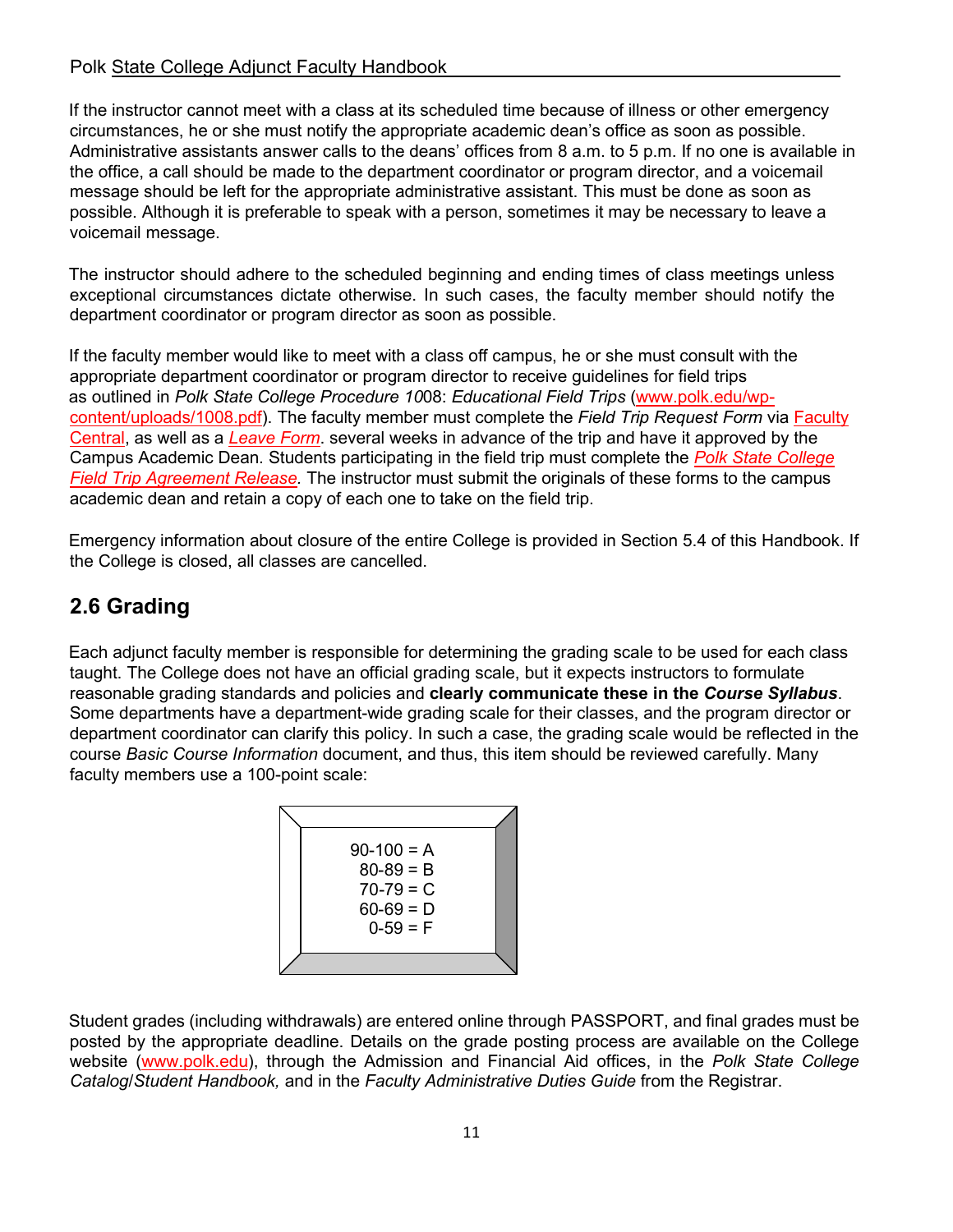#### Polk State College Adjunct Faculty Handbook

If an instructor wishes to change a student's grade after the grade has been entered, he or she must log in to PASSPORT and use the *Grade Change* function. Once entered, the grade change goes through an automatic approval process to the supervising academic dean. A student-initiated withdrawal cannot be overwritten using the online *Grade Change* function. Once grades are 365 days old (or once they can no longer be entered through PASSPORT), changing a grade requires a paper *Grade Change Form.* This form can be obtained from an administrative assistant in the campus academic dean's office or online at Polk Information Essentials (PIE). Once a student has graduated, grades cannot be changed.

# <span id="page-11-0"></span>**2.7 Adding, Dropping, or Withdrawing from a Class**

The dates for the last day to add a class, drop a class with a refund, and withdraw from a class without academic penalty are published within the term's Academic Calendar, [\(www.polk.edu/academics/academic](http://www.polk.edu/academics/academic)[-calendars/\).](http://www.polk.edu/academics/academic-calendars/) [Faculty members are encouraged to include](http://www.polk.edu/academics/academic-calendars/) all of these dates in their syllabi for informational purposes, but each course syllabus is required to include the *last day to withdraw from a class without academic penalty*.

#### **Attendance Confirmation Reporting**

Each instructor is responsible for completing Attendance Confirmation. The instructor must report any student who appears on the roster but does not attend class during the first week. Attendance Confirmation opens the day after the drop-with-refund deadline and runs for three calendar days (i.e., including weekend days and holidays). **Attendance Confirmation must be completed for all classes, even if all students have attended.** This information is used by the College for compliance with Federal Financial Aid law; therefore, accuracy is important. The *Administrative Duties* Booklet provided by the Registrar can provide assistance in completing Attendance Confirmation.

#### **Student and Faculty Withdrawals**

A student may officially withdraw from a course during any given term provided he or she follows the appropriate policy and procedure. There are a few exceptions to this statement: International Students, athletes, students enrolled for a third attempt of a course, and students who are under disciplinary action for plagiarism or academic dishonesty cannot withdraw from a course. Dual-enrolled students also cannot withdraw from a course without seeking assistance from a Polk State student success advisor. Details regarding withdrawal can be found in the *Polk State College Catalog/Student Handbook (*[catalog.polk.edu\).](http://catalog.polk.edu/) 

[If a student](http://catalog.polk.edu/) withdraws from a course before the drop-without-academic-penalty deadline, a grade of *W1* is recorded. A student who stops attending class after the deadline to withdraw without academic penalty must be assigned a grade of *F*. If mitigating circumstances exist, the student may appeal this grade by submitting a petition to the Petitions Committee through Student Services with documentation of the circumstances. The Committee then requests information from the instructor regarding the student's academic situation, behavior, and performance to determine the outcome of the appeal.

A faculty member can withdraw a student for lack of attendance through PASSPORT at any time between the drop deadline and the withdrawal deadline. The instructor can access the roster through the *Grades* button. If the student has attended class at least once, a grade of *W2* should be entered with the last date of attendance for the student. **The faculty member must clearly indicate the attendance policy in the** *Course Syllabus***, including the limitations on absences with regard to course withdrawal.**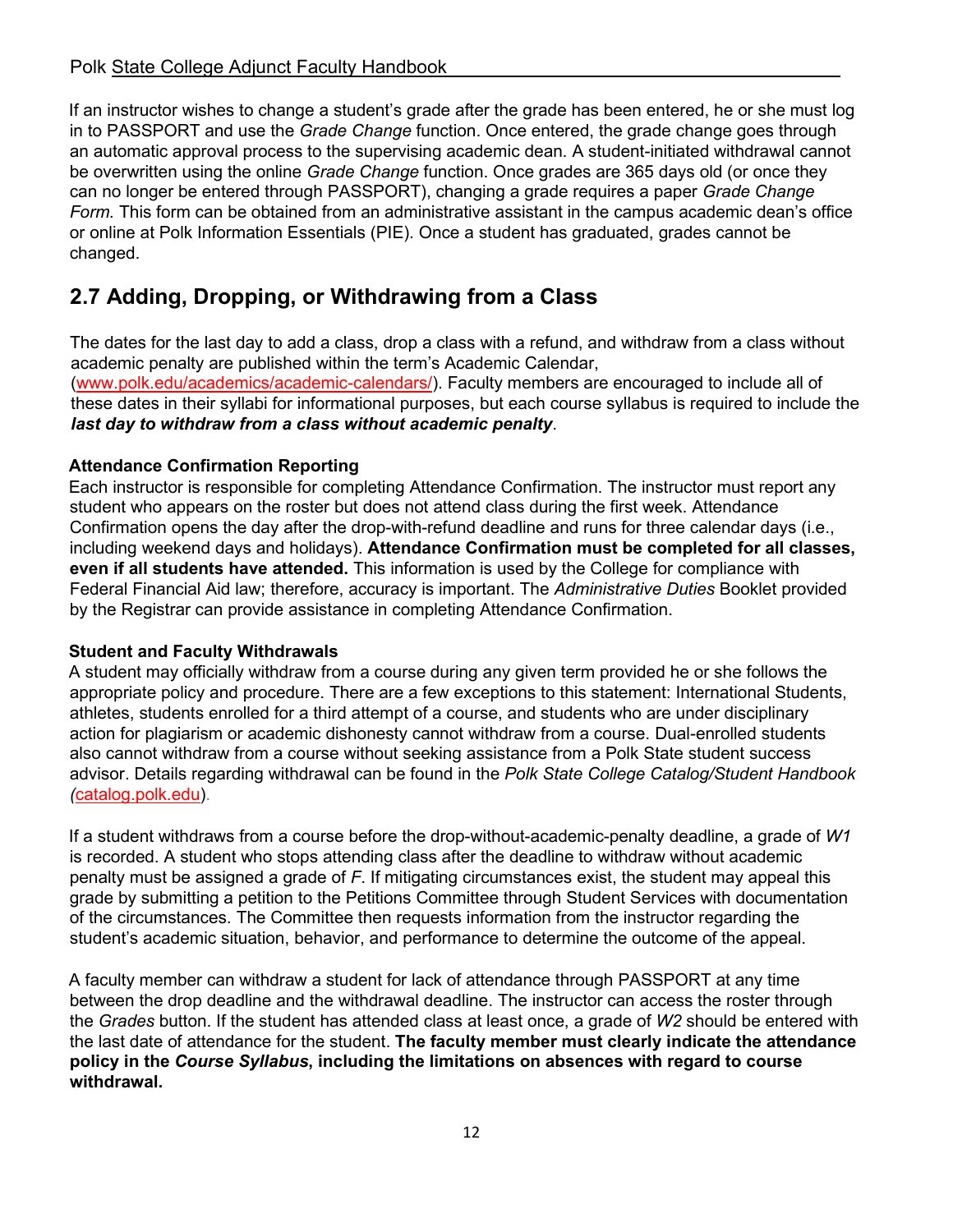A student request for a refund past the drop-with-refund date must provide evidence of mitigating circumstances. These circumstances must be documented in a petition submitted to the Petitions Committee through Student Services [\(www.polk.edu/advising/petition-guidelines/\).](http://www.polk.edu/advising/petition-guidelines/) The Committee then requests information from the instructor regarding the student's academic situation, behavior, and performance to determine an outcome.

# <span id="page-12-0"></span>**2.8 [Incomplete Grades](http://www.polk.edu/advising/petition-guidelines/)**

[The verbiage below is](http://www.polk.edu/advising/petition-guidelines/) from the *Polk State College Catalog/ Student Handbook*:

*"If a student cannot complete course requirements by the end of the term due to extenuating circumstances as verified by the faculty member, the instructor may, at his or her discretion, assign a grade of I-Incomplete, provided the extenuating circumstances occur after the withdrawal date. The withdrawal date is set at approximately 70% of the length of the term. If the extenuating circumstances occur prior to the withdrawal date, the student should withdraw from the course. The grade of I is calculated as an F in [Standards of Academic Progress. Once](http://catalog.polk.edu/content.php?catoid=40&navoid=2757) [the final grade is](http://catalog.polk.edu/content.php?catoid=40&navoid=2757)  [subm](http://catalog.polk.edu/content.php?catoid=40&navoid=2757)itted, the Standards of Academic Progress is recalculated. The grade of I could impact eligibility for financial aid.* 

*By assigning a grade of I, the professor indicates that the student has the potential to earn a passing grade by satisfactorily completing the unfinished course work within a reasonable amount of time. The time in which work must be completed is agreed upon by both the student and instructor and it must extend no later than the end of the next term. If the student fails to meet the objectives by the conclusion of the following term, the I grade converts to an F grade.* 

*A student who has applied for graduation in a given term must complete all required course work before graduation is posted to the academic record. An I-Incomplete grade in a course needed for graduation prohibits the posting of graduation to the official student record."*

A faculty member who submits an *I* grade for a student must also submit an *Incomplete Coursework* Plan Form (Appendix 8.3) to the appropriate academic dean's office. This form can be obtained from an administrative assistant, within this Handbook, or online at Polk Information Essentials (PIE).

# <span id="page-12-1"></span>**2.9 Family Educational Rights and Privacy Act (FERPA)**

It is important that all faculty members understand the federal legislation known as the *Family Educational Rights and Privacy Act* (FERPA). This law requires confidentiality in all postsecondary educational records regardless of student age. Therefore, if a parent contacts an instructor seeking information regarding a son's or daughter's attendance record, grades, or other course-related information, the instructor must tell the parent that a professor is not legally permitted to discuss this information with anyone other than the student, even if the parent is paying for the student's tuition, books, and other fees. **If a parent insists on the release of student information, he or she should be referred to the College Registrar for** *FERPA* **release information and instructions.** If a student indicates that he or she does not mind the discussion of course-related information with a parent, the instructor must still refer the student to the College Registrar for *FERPA* release documentation and instructions about student rights under this law. An individual who legitimately has *FERPA* permission is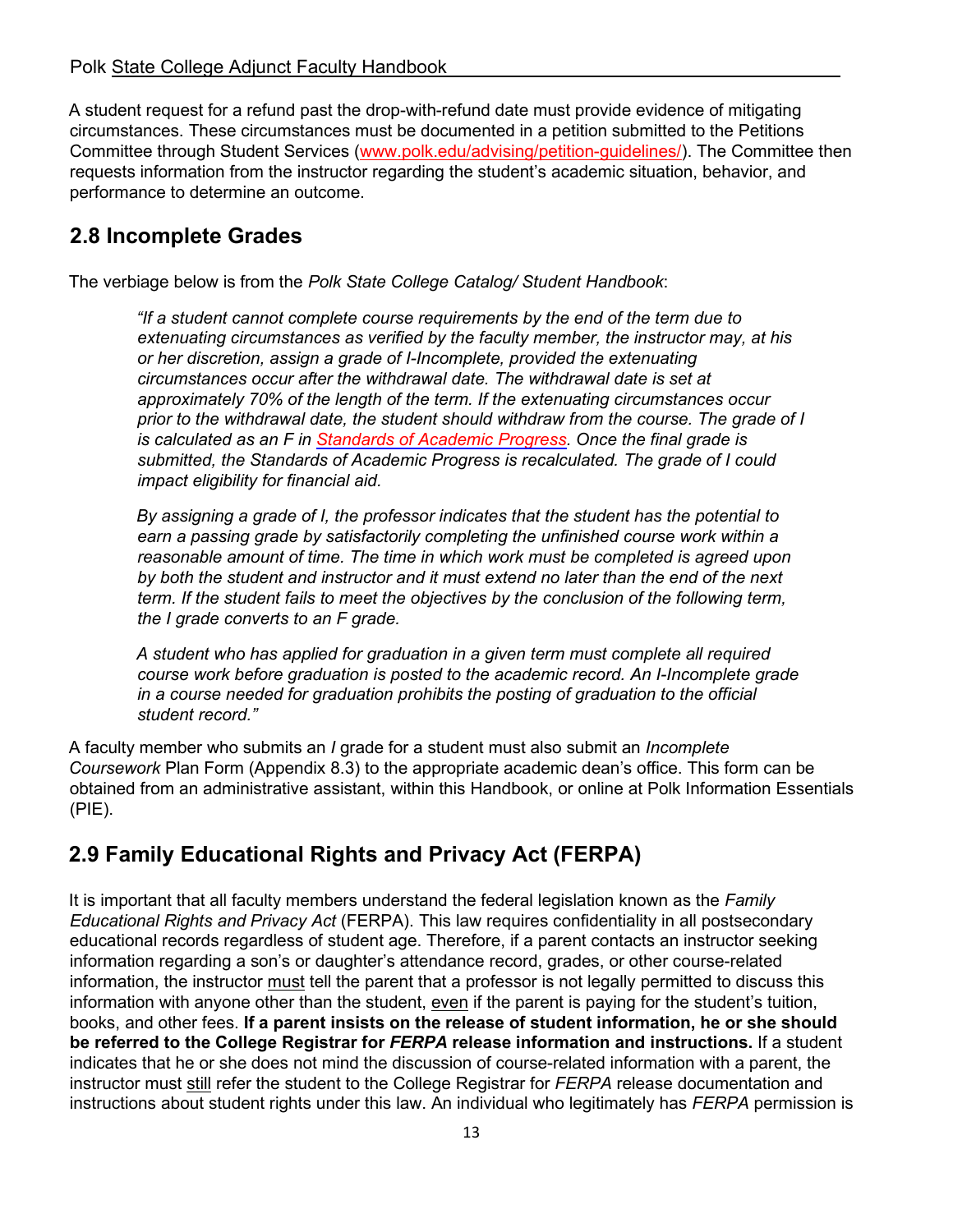#### Polk State College Adjunct Faculty Handbook

provided with a password that the Admission and Registrar's Office logs into the student record. The instructor can call this office to confirm the password the parent provides.

While a parent may have *FERPA* release documentation, the faculty member is not obligated to meet with or speak with a parent about a student's progress. The instructor is only required to communicate with the student.

Each faculty member is required to complete *FERPA* training. The training is found within Polk Information Essentials (PIE) in the *Go1* training portal. Access if available through the *Human Resources* link, followed by the link for *Online Training Resources*, and then *Go1*. Alternatively, training can be accessed by direct link (https://polkstate.mygo1.com/).

## <span id="page-13-0"></span>**2.10 Final Examinations**

The final exam schedule should be provided in the course calendar within the *Course Syllabus*. Questions related to the timing of the final exam can be addressed by the department coordinator or program director.

## <span id="page-13-1"></span>**2.11 Class Rosters**

Class rosters are available online in PASSPORT. An instructor can access and print rosters, withdraw students between the last drop date and the withdrawal deadline, and submit grades for students through PASSPORT. Directions for accessing PASSPORT and class rosters can be found on the PASSPORT page of the Polk State College website under the *Faculty Help Using PASSPORT* or via direct link on the College website [\(www.polk.edu/wpcontent/uploads/Faculty\\_PASSPORT\\_Help.pd](http://www.polk.edu/wpcontent/uploads/Faculty_PASSPORT_Help.pd)[f\).](http://www.polk.edu/wp-content/uploads/Faculty_PASSPORT_Help.pdf)

## <span id="page-13-2"></span>**2.1[2 Class-Related Student Records](http://www.polk.edu/wp-content/uploads/Faculty_PASSPORT_Help.pdf)**

Student-related [class records mu](http://www.polk.edu/wp-content/uploads/Faculty_PASSPORT_Help.pdf)st be retained in a secure location by the faculty member (or the supervising academic dean). **Class records must be maintained for a minimum of two years from the last day of the class. If a class record is in dispute or has been disputed, the record should be retained for two years from the date of the dispute.** 

# <span id="page-13-3"></span>**2.13 Student Conduct**

*Polk State College District Board of Trustees Rule 4.01: Code of Conduct for Students and Student Organizations* [\(www.polk.edu/wpcontent/uploads/4.01.pdf\) and](https://www.polk.edu/wp-content/uploads/4.01.pdf) *[Procedure 5028:](https://www.polk.edu/wp-content/uploads/4.01.pdf) Student Code of Conduct: sanctions and Assignment of Penalties for Violations* ([https://www.polk.](https://www.polk.edu/wp-content/uploads/4.01.pdf)[edu/wp](https://www.polk.edu/wp-content/uploads/5028.pdf)[content/uploads/5028.pdf\) outline guidelines for student conduct. If an i](https://www.polk.edu/wp-content/uploads/5028.pdf)nstructor has issues with student conduct, he or she must consult these documents and discuss the situation with the department coordinator or program director.

*Polk State College District Board of Trustees Rule 4.01* includes, as an attachment, the *Student Disruption/Discipline Report Form* (Appendix 8.4). This form should be used to report student conduct violations to the Associate Dean of Student Services. A *Student Disruption/Discipline Report* may be submitted for one of three follow-up actions: for information (documentation) only, for a response with suggested interventions for the faculty member to take, or for the Associate Dean of Student Services to investigate whether a violation has occurred and if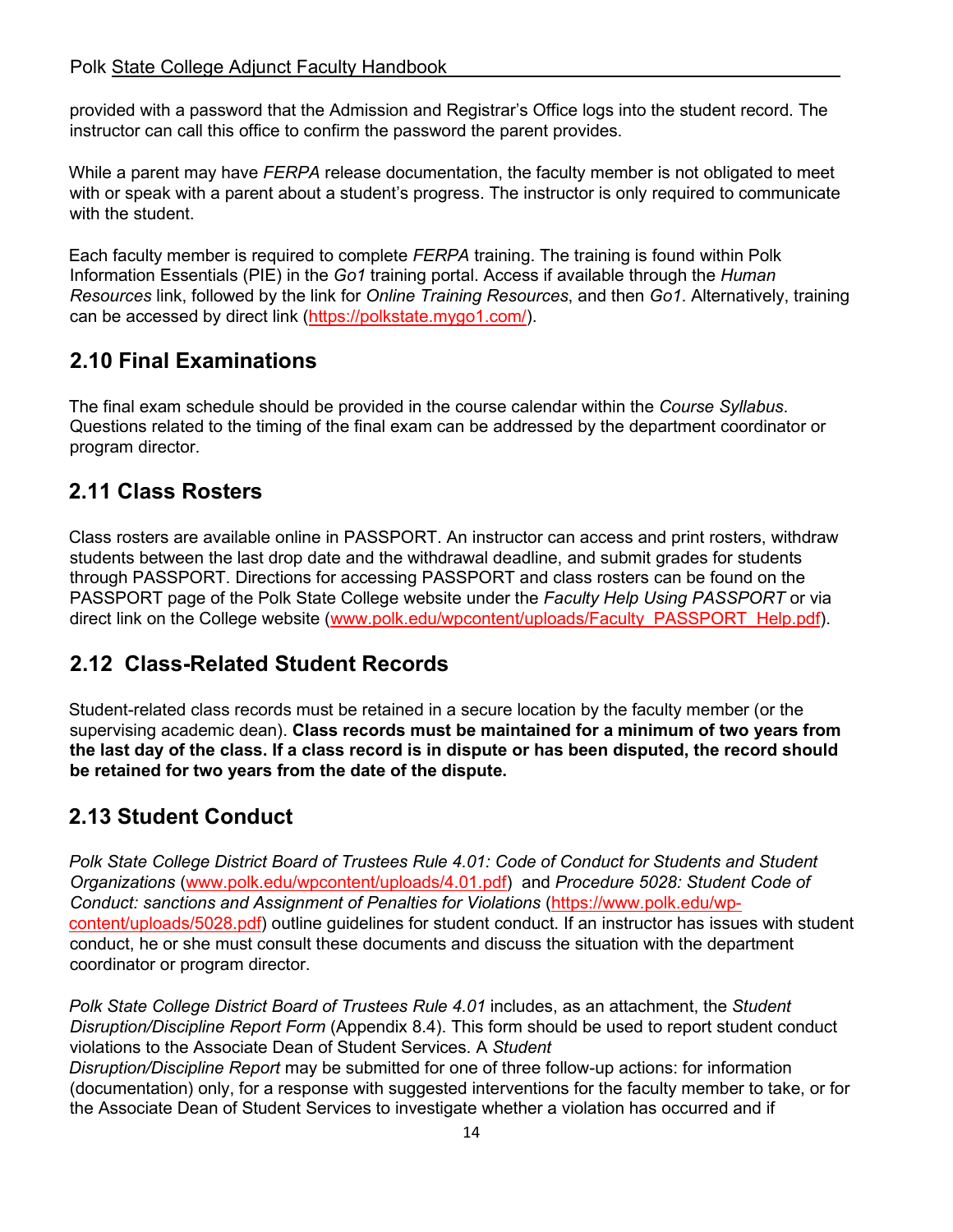disciplinary action should be taken. The Associate Dean of Student Services only contacts the student under the third option.

*Note: All faculty are encouraged to submit documentation of any potential violations of the Code of Student Conduct as they occur. If at any time, a student's conduct makes a faculty member feel threatened or unsafe, he or she should immediately contact Campus Security at extension 5059*.

# <span id="page-14-0"></span>**2.14 Cheating and Plagiarism**

Polk State College does not tolerate cheating or plagiarism. This behavior results in appropriate disciplinary action as authorized by *Polk State College District Board of Trustees Rule 4.01: Code of Conduct for Student Organizations* and *Polk State College Procedure 5026: Academic Dishonesty* [\(https://www.polk.edu/wp-content/uploads/5026.pdf\). It is](https://www.polk.edu/wp-content/uploads/5026.pdf) [important for each](https://www.polk.edu/wp-content/uploads/5026.pdf) instructor to read and become familiar with these documents. The procedure must be followed if an instructor encounters cheating or plagiarism. A faculty member must state the penalties for cheating or plagiarism in the syllabus as part of his or her course policies and expectations (e.g., A student who cheats on an assessment or plagiarizes any portion of a paper receives a course grade of *F*). If the faculty member suspects that a student has cheated or plagiarized, the next steps should be discussed with the department coordinator or program director. The College policy on cheating and plagiarism can also be found in the *Polk State College Catalog/Student Handbook*.

# <span id="page-14-1"></span>**2.15 Office Hours and Office Space**

While an instructor's primary responsibility is teaching, Polk State encourages each adjunct faculty member to be available to help students outside of class. **Adjunct faculty members are expected to provide one hour of availability per class per week (i.e., outside of the regularly scheduled class time) for each course section taught.** The faculty member can be available to students before or after the scheduled classroom time in the classroom (if there is no other class requiring this space), a conference room, the TLCC, or one of the adjunct faculty offices on campus. Additionally, the faculty member may offer availability by email or phone during specific posted times. The instructor should include his or her Polk State College email address and contact phone number (this may be the Campus Academic Affairs Office phone number) on the syllabus.

# <span id="page-14-2"></span>**2.16 Student Attendance**

Class attendance is an integral part of a sound academic program. Although Polk State College does not have an official attendance policy, **each instructor must include a clear course attendance policy in the syllabus.** The department coordinator or program director can help with drafting an appropriate statement if necessary. The attendance policy in the *Course Syllabus* must be enforceable, so the instructor should be sure to provide reasonable allowance for student emergencies.

*Note: Some courses, programs, or departments have a common attendance policy or makeup policy as state in the Basic Course Information document or program handbook. For this reason, the instructor should check these documents and confer with the department coordinator or program director*.

It is important for the faculty member to communicate the attendance policy to students and include it in the syllabus. If a student misses class more than twice, the instructor should try to contact that student by phone or email. If the student is a first-time-in-college (FTIC) student, the faculty member is also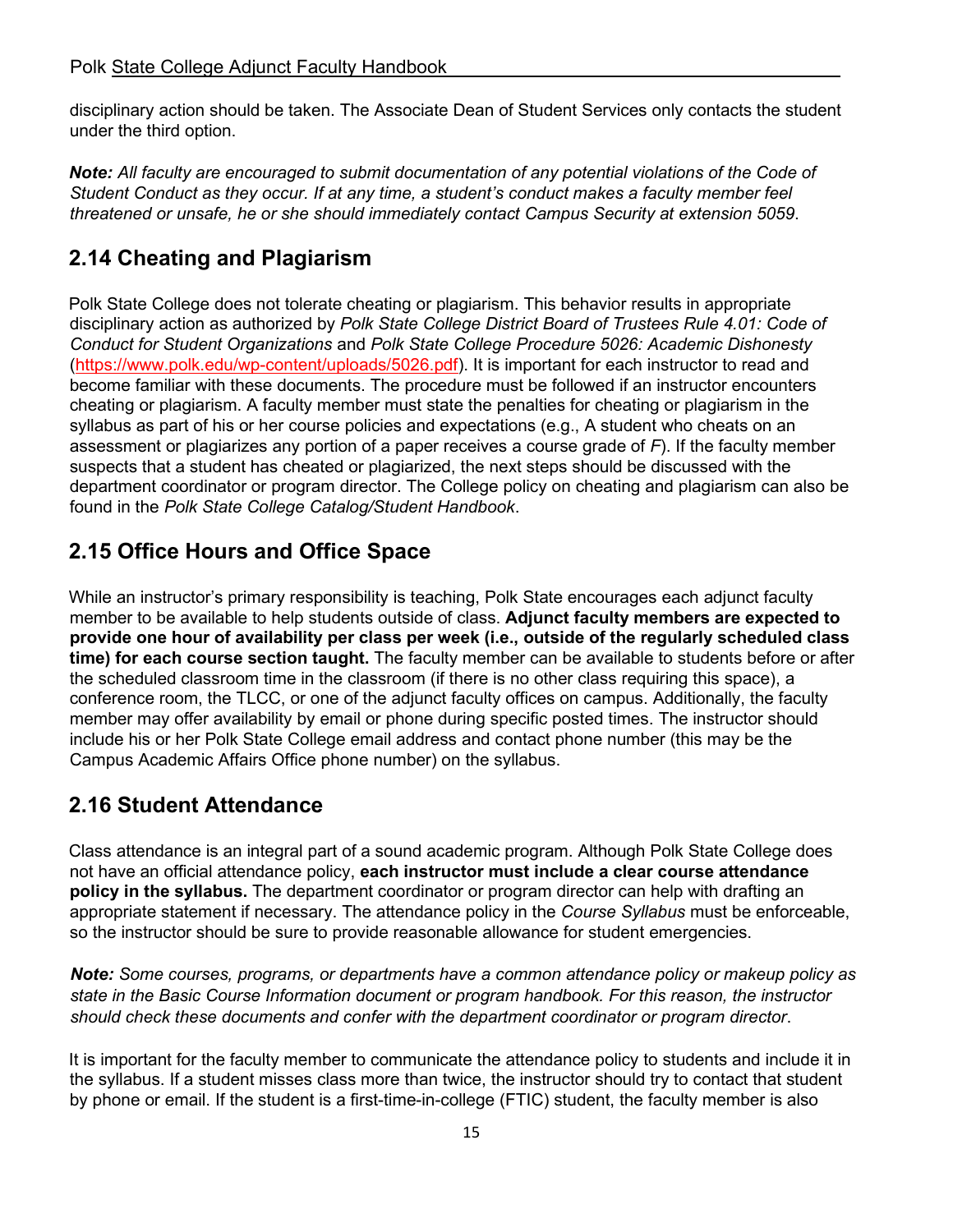encouraged to contact an academic success coach. To roster in PASSPORT lists FTIC students by using a green checkmark in the listed column.

**According to Polk State College policy, a student who does not meet the attendance requirements set for a class may receive a failing grade unless he or she withdraws from the course.** The student is responsible for properly processing a withdrawal-without-academic-penalty before the published deadline. After that date, the student receives a grade of *F* for the course. A faculty member can also withdraw a student for excessive absences up to the last day to withdraw-withoutacademic-penalty. A student may petition for a *W* grade (i.e., with or without refund) for a class in which he or she has received a failing grade if mitigating circumstances that can be documented (e.g., an injurious car accident or serious illness). The student may obtain a petition form from an academic advisor in Student Services and submit this form along with supporting documentation to the Petitions Committee. The Committee then seeks information from the instructor regarding the student's academic situation, behavior, and performance to determine the outcome of the appeal.

# <span id="page-15-0"></span>**2.17 Instructional Materials**

Textbooks (or other instructional materials) are ordinarily selected by the department. The department coordinator or program director provides access to the text. **The instructor must use the text that has been selected for the course(s) he or she is teaching.** 

If the adjunct faculty member does not have a copy of the text for the course, he or she should contact the appropriate department coordinator or program director immediately. Polk State College provides each instructor with a copy of the text as well as any available ancillary materials.

Students may purchase or rent texts through the Bookstore or obtain them independently. If there is a question concerning the availability of the texts at the bookstore, the adjunct faculty member may contact the department coordinator or program director for clarification.

The campus Bookstore is operated by a third-party company. **The bookstore does not provide desk copies to instructors**; instead, publishers provide desk copies directly to the College. The department coordinator or program director can assist with securing desk copies of textbooks from publishers, as well as access to publisher resources (e.g., PowerPoint presentations, TestGen, and MyLab and Mastering).

# <span id="page-15-1"></span>**2.18 Posting Grades**

Due to the legal and ethical issues surrounding the confidential nature of grades, an instructor may not publicly post grades; additionally, Social Security Numbers and student ID numbers should never be used in communication to the class.

# <span id="page-15-2"></span>**2.19 Students with Disabilities**

Services are provided to students with disabilities to ensure equal access to Polk State College's programs and services. To be eligible for disability-related services, students must have a documented disability as defined by the *Americans with Disabilities Act of 1990* (ADA) and Section 504 of the *Rehabilitation Act of 1973*. The student must provide current documentation of his or her disability. If the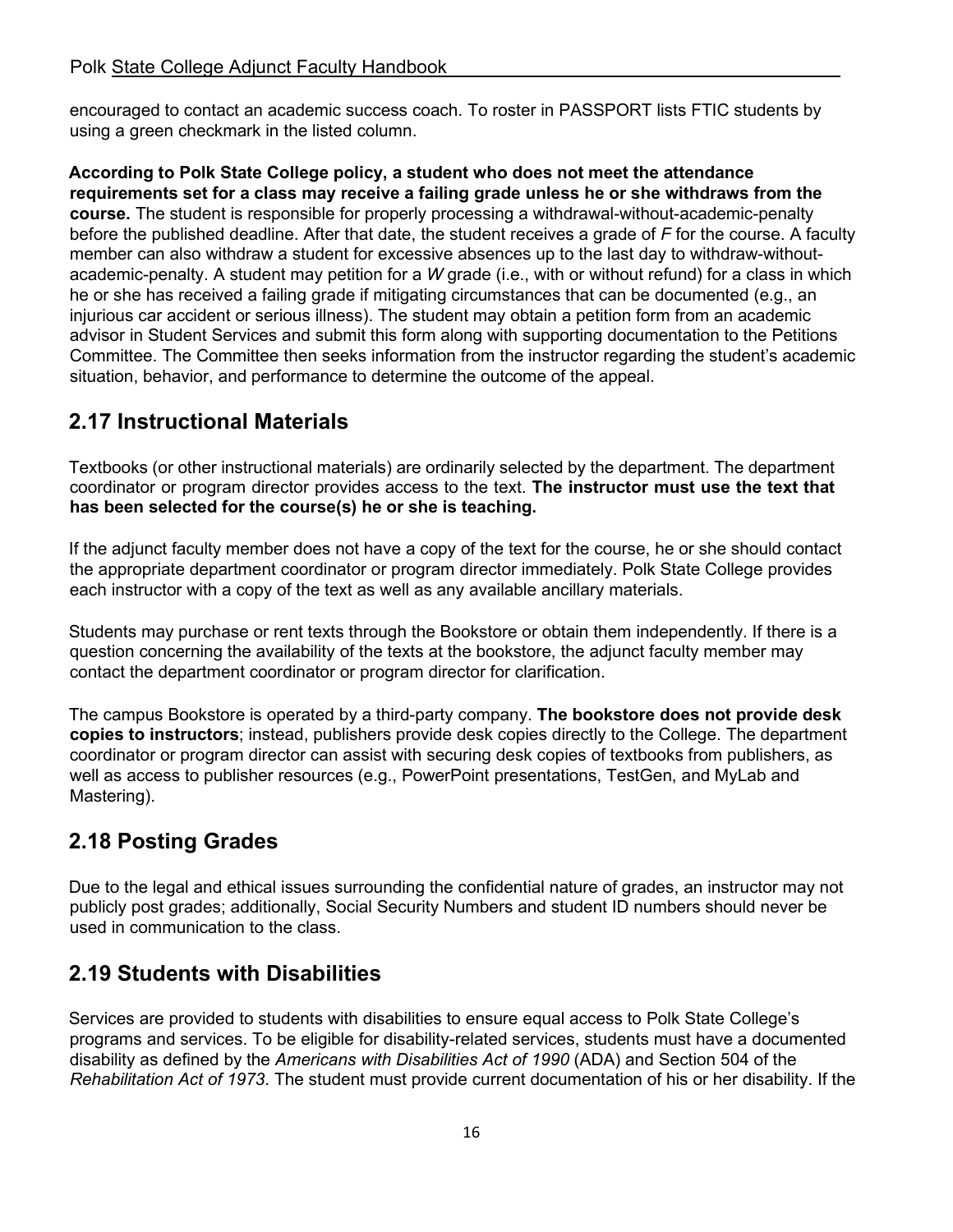#### Polk State College Adjunct Faculty Handbook

student's documentation is approved, accommodations may be provided based on the student's needs and the type of class in which he or she is enrolled.

If the student is approved for services, the Coordinator of Disability Services or the Director of Disability and Counseling Services notifies all appropriate faculty and service units (in writing) regarding the approved accommodations for the student. The faculty member must provide the accommodations for which the student is eligible. A student who does not wish to take advantage of the accommodations must provide this information in writing to the instructor and to the Office of Disability and Counseling Services with his or her signature.

There are many resources available to assist the instructor in providing accommodations to students. The Coordinator of Disability Services or the Director of Disability and Counseling Services can answer questions regarding accommodation issues or mechanisms to provide accommodations. There is a Testing Center in the TLCC on each campus for any student who needs testing accommodations (e.g., extended time, distraction-free room).

*Note: The instructor may discuss the student's accommodations with the student; however, it is illegal to ask the student about the disability unless the student self-discloses this information.* 

The Coordinator of Disability Services (863.292.3759) or the Director of Disability and Counseling Services (863.669.2309) can address specific questions regarding a student with disabilities.

## <span id="page-16-0"></span>**2.20 Academic Freedom**

*Polk State District Board of Trustees Rule 2.28: Academic Freedom* states that the College respects the right of each faculty member to teach, investigate, and publish within the broad scope of his or her professional duties and responsibilities; however, it also recognizes that these rights should not interfere with the overriding obligation of the College to offer its students a sound education. Therefore, in matters of academic freedom, the College has adopted the *American Association of University Professors* (AAUP) *1940 Statement of Principles on Academic Freedom*, including the *1970 Interpretive Comments*, as updated in 1989 and 1990 and the AAUP 1997 *Statement on Academic* Freedom and Electronic Communications as updated in 2004 and 2013.

The College also recognizes that commitment to every freedom carries with it attendant responsibilities. The faculty member must fulfill the responsibilities to teach what is in the BCI and in the syllabus, as well as fulfill his or her responsibility to society and the profession by manifesting academic competence, professional discretion, and good citizenship. With regard to academic freedom, institutional censorship or discipline should not be imposed on an adjunct faculty member; however, as a professional educator, an instructor's position in the community imposes special obligations, and the individual must remember that the public may judge the profession and institution by his or her utterances. Hence, a faculty member should be accurate, exercise appropriate restraint, show respect for the opinions of others, and make every effort to disavow any intention or ability to act as an institutional spokesperson.

## <span id="page-16-1"></span>**2.21 Faculty Senate**

The Polk State College Faculty Senate is composed of elected members from the full-time faculty. The Faculty Senate meets on a regularly scheduled basis for the purpose of representing faculty within Polk State's shared governance model. It also serves as a forum for the exchange of ideas. The Faculty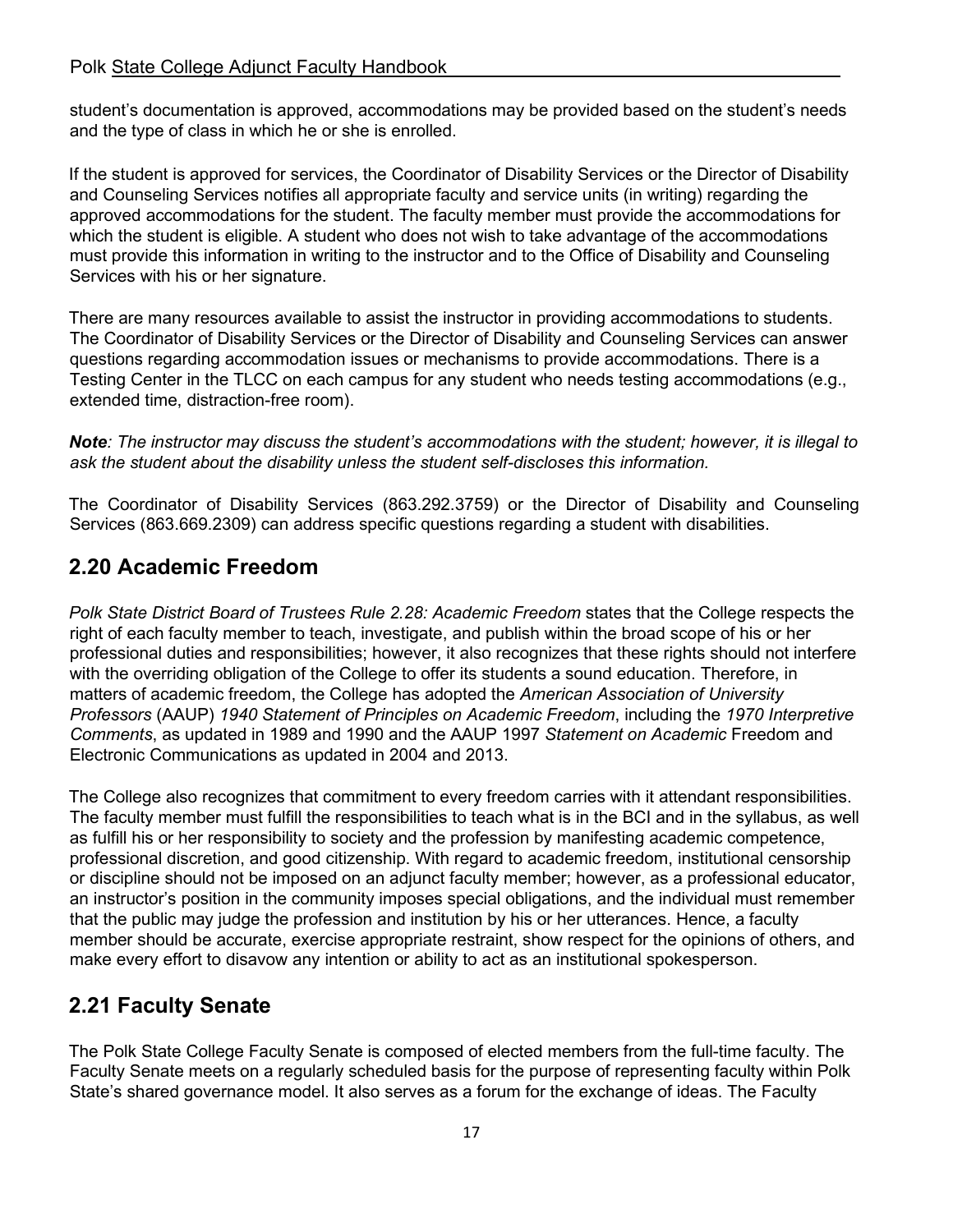Senate represents the interests of all faculty members, and attendance at Senate meetings is welcome. Additional information about the Faculty Senate can be found on the College website.

# <span id="page-17-0"></span>**2.2[2 General Policies](http://www.polk.edu/faculty-senate/)**

[The](http://www.polk.edu/faculty-senate/) *[Polk](http://www.polk.edu/faculty-senate/) State College Catalog*/*Student Handbook* and the *Employee Handbook* contain important information about the College's information technology access and use policy; the virus damage policy; conduct, discipline, and due process; testing; the withdrawal process; student rights and responsibilities; the drug-free campus policy; and sexual misconduct policy. Each faculty member is expected to be aware of these policies and support and enforce them as necessary.

# <span id="page-17-1"></span>**3 SUPPORT SERVICES**

# <span id="page-17-2"></span>**3.1 Mailboxes and Campus Mail**

An adjunct faculty member is assigned a mailbox on his or her campus for receiving US Mail, campus mail, and student notes and assignments. This mailbox should be checked regularly for important communications.

Polk State College maintains a regular pickup and delivery service between campuses. Faculty may leave materials and messages in the outgoing box. Mail should be received on another campus by the next business day. The station numbers for mail areas are listed below:

| Area:                                       | <b>Station:</b> |
|---------------------------------------------|-----------------|
| Lakeland Campus, LLC 2261                   | 61              |
| Lakeland Campus, LTB 2268                   | 73              |
| Lakeland Campus, LLC 2119                   | 67              |
| Airside Center, ASL 108                     | 150             |
| Airside Center-West, ASL 148                | 150             |
| Airside Center-East, ASE 107                | 175             |
| Winter Haven Campus, WFA 102                | 8               |
| Winter Haven Campus, WSC 108                | 14              |
| Winter Haven Campus, WLR 248                | 31              |
| Lake Wales JDA Center, JDA 106              | 200             |
| <b>Clear Springs-Corporate College, ATC</b> | 300             |

# <span id="page-17-3"></span>**3.2 Email Accounts**

Each faculty member is assigned a Polk State College email address. This email account is the primary means of communication with the College, including with the academic dean, department coordinator,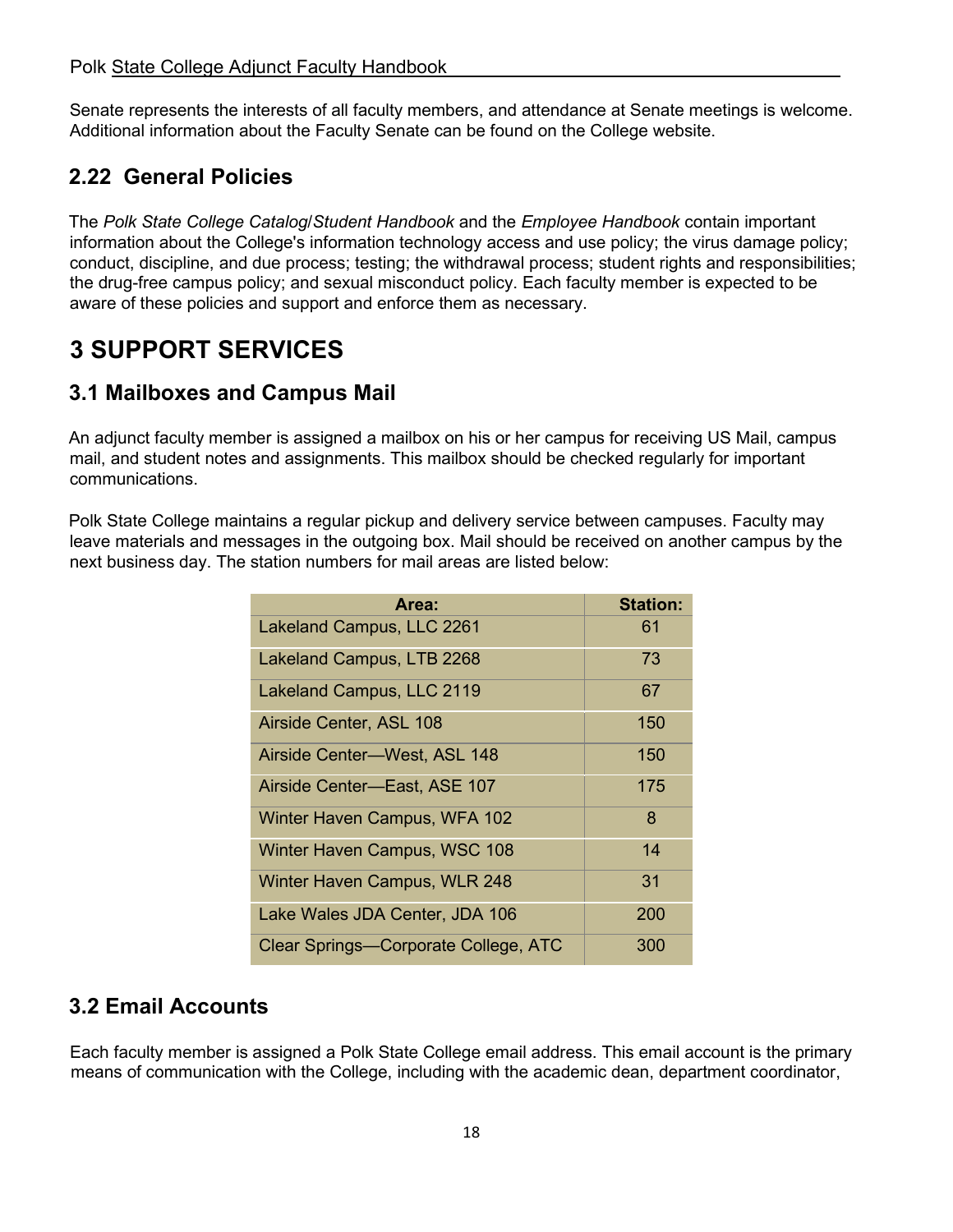#### Polk State College Adjunct Faculty Handbook

program director, Payroll Department, Human Resources Department, etc. A faculty member is expected to check the college-issued email account regularly via the Polk State College Office 365 environment.

If an individual has problems accessing this account, he or she should contact the Help Desk at 863.297.1010, ext. 5111.

**Student Email Accounts**: Each student also receives a Polk State College email account. If the faculty member elects to email all students from a PASSPORT roster, the email is received in the Polk State College email account (my.polk.edu account). For this reason, an instructor should encourage students to check the Polk State College email account. If the student wishes, he or she can have Polk State College emails forwarded to a personal email account. Assistance with student email accounts is provided through the College website [\(www.polk.ed](http://www.polk.ed/)[u\).](http://www.polk.edu/) 

An [instructor](http://www.polk.edu/) can also "message" and communicate with students in Canvas, the online learning management system.; however, this tool does not function the same as the Polk State email account. If a student withdraws or a course ends, the ability to communicate with the student via Canvas messaging is lost. In such a case, the PASSPORT my.polk.edu student email listed within the roster should be used (or the phone number). Due to *FERPA* law, an instructor should not use any account other than the official Polk State College email to communicate with a student regarding course information (e.g., Yahoo, Gmail, Hotmail).

# <span id="page-18-0"></span>**3.3 Parking**

An adjunct faculty member is eligible to receive a parking permit through the administrative assistant for the appropriate academic dean. A permit is valid for one term's use only. The faculty member may park in any space designated for Faculty/Staff use.

For safety during evening hours, an employee should be sure to the lock car before exiting and walk in a group to the parking lot after classes. For additional security, there are emergency call boxes designated by blue lights within the parking lots and at other locations on campus; employees should make note of the locations of these boxes.

# <span id="page-18-1"></span>**3.4 Copying**

At Polk State College, there are copy machines for instructor use in several locations:

- **Lakeland Campus:** LLC 2261, LLC 2230, LLC 2298, LTB 2268, LTB 1147, LMD 8035, and the Lakeland TLCC.
- **Winter Haven Campus**: WSC 108, WFA 102, and WLR 248.
- **JD Alexander Center, Lake Wales:** JDA 106.
- **Airside East and West Center, Lakeland:** ASL 136.
- **Center for Public Safety, Winter Haven:** CPS 155 and CPS 254.

*Note: Polk State College copiers are not to be used for copying entire books or large sections of books. Copiers are to be used for college-related purposes only.*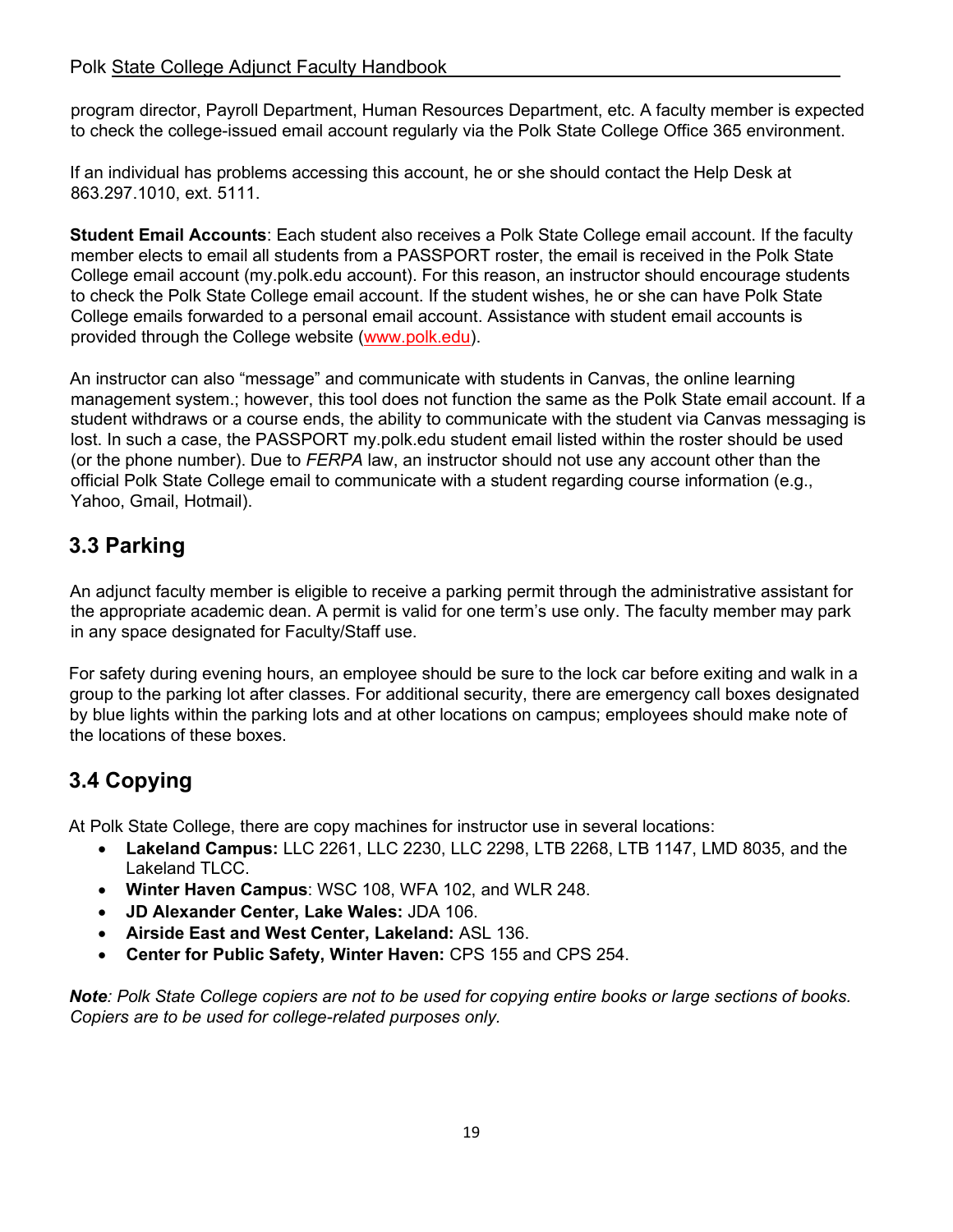# <span id="page-19-0"></span>**3.5 Distance Learning Courses**

Distance learning provides access to courses in a way that significantly lessens the traditional barriers of time and distance with regard to education. Online coursework is delivered over the Internet using Canvas (Polk State's learning management system). All distance learning course modalities (i.e., Hybrid, Live Online, and Online with No Live Meetings) use Canvas for instructional delivery. More information about distance learning can be found online [\(www.polk.edu/online-polk-state/\).](https://www.polk.edu/online-polk-state/)

The *Guidelines for Teaching in the Online Environment* outline the expectations and responsibilities of instructors utilizing distance learning tools. For assistance with implementing these guidelines, an instructor may contact the campus Learning [Technologist.](https://www.polk.edu/technology-services/instructional-technology/) There are training requirements for those interested in teaching online and hybrid courses. The department coordinator or program director can provide more information on this training.

# <span id="page-19-1"></span>**3.6 Learning [Technology](https://www.polk.edu/technology-services/instructional-technology/teaching-online/)**

#### **[Teaching](https://www.polk.edu/technology-services/instructional-technology/teaching-online/) and Learning Innovation Centers**

The Teaching and Learning Innovation Centers (TLIC) provide instructors with a space to collaborate and innovate. These facilities are located on the Winter Haven Campus (WHC 143) and the Lakeland Campus (LLC 2269). Learning technologists and lab assistants are available via appointment; ondemand training and assistance are also offered.

The following services are available in the TLIC:

- Video recording and editing
- Training in Adobe Collection, Camtasia, Canvas, BigBlueButton, Honorlock. PIE, VidGrid, Turnitin, and all other technology tools
- Addition of eLearning games
- Equipment check-out such as laptops for faculty use and iPads for classroom use
- Scheduling of meetings and collaborative workspaces

More information about these services is available on the TLIC website [\(tliclk.wixsite.com/tlicportfolio\).](https://tliclk.wixsite.com/tlicportfolio)

#### Learning Technology

- J. Cod*y* Moyer Director of Learning Technology, ext. 5199
- Maria Vallejo Administrative Assistant, ext. 5298
- Carleigh Wallpe Innovation Specialist, ext. 6544

#### **Winter Haven TLIC**

- Chris Amato Learning Technologist, ext. 6341
- Brandon Amato Lab Assistant, ext. 5439

#### Lakeland TLIC

• Tracey Blue – Learning Technologist, ext. 6481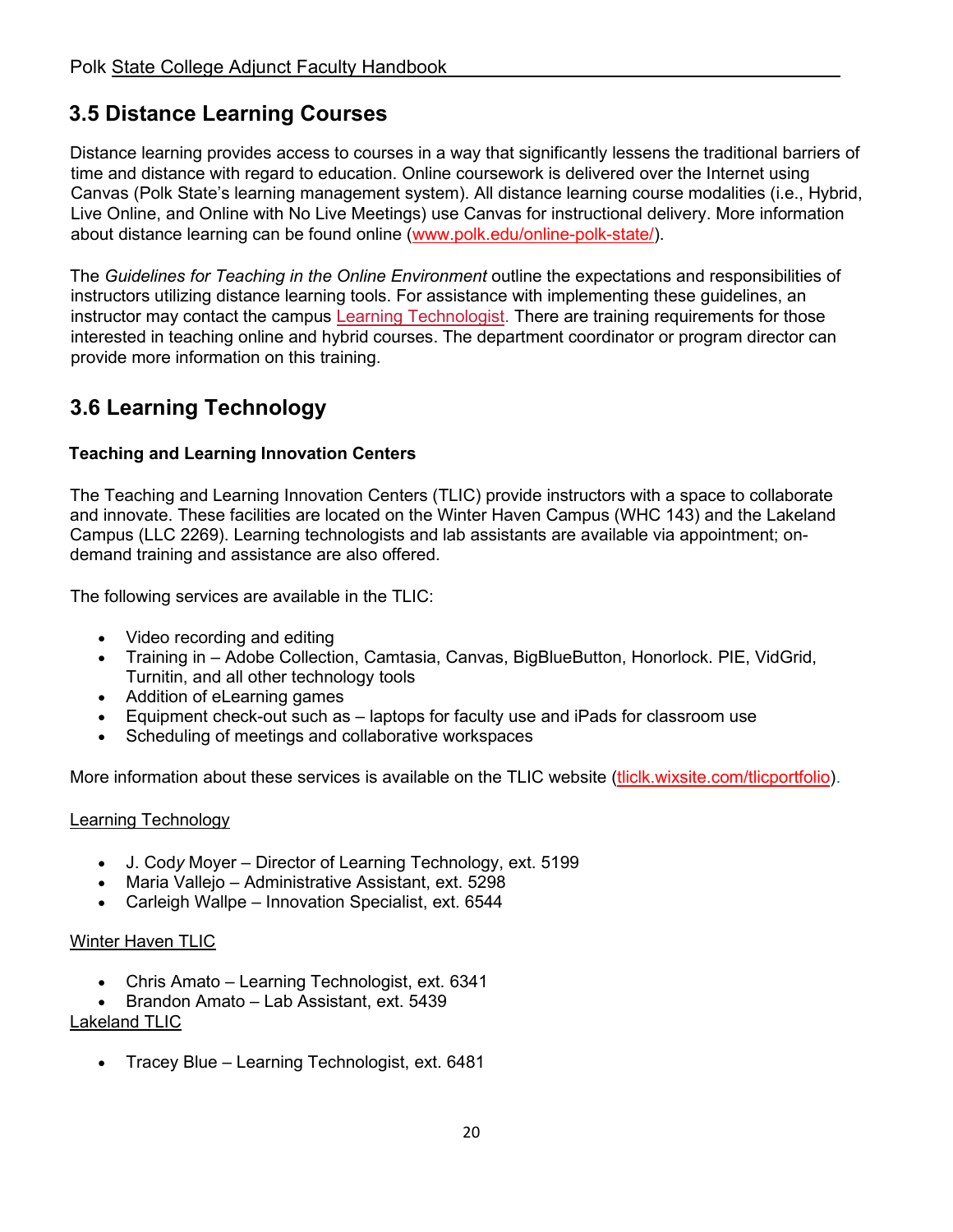# <span id="page-20-0"></span>**3.7 Classroom Technology Support**

Multimedia training to support the use of classroom equipment is available upon request.

Hours of Operation: Monday - Thursday: 7:30 a.m. - 5:00 p.m., Friday 7:30 a.m. - 4:00 p.m.

#### **Winter Haven Campus, Center for Public Safety, and JD Alexander Center AV Services: 863.292.3685**

- John Bennett jbennett@polk.edu
- Barry Collins bcollins@polk.edu

#### **Lakeland Campus, Airside East and West Centers, and Advanced Technology Center Clear Springs AV Services: 863.669.2811**

• Andrew Lokken – alokken@polk.edu

## <span id="page-20-1"></span>**3.8 Libraries**

Full-service libraries are available on the Lakeland and Winter Haven campuses. Visiting librarians are assigned to the Lake Wales Center. Library services are available part-time at the Airside Center. Each library provides services to students, faculty, and staff, including access to the Internet, circulation and course reserve items, reference books and tools, information literacy instruction, periodicals, interlibrary loan, study facilities, electronic resources, and an online catalog. All faculty members are encouraged to recommend resources for library purchase to enhance their instruction and students' learning experiences.

The library catalog and online databases are accessible from the libraries' webpage. Circulating books and other materials may be requested, checked out, and returned on either campus. To log on to password-protected services, a faculty member can visit the Library/TLCC homepage on the Polk State College website and choose the Articles/Databases link. When the login prompt appears the faculty member can type in his or her PID number in both the "Borrower ID" and the "PIN" boxes.

Interlibrary loan service is available at the Lakeland and Winter Haven campuses. Materials available for interlibrary loan from other Florida College System institutions may be requested directly using the *Online Catalog*. Other materials may be requested by contacting one of the campus libraries.

A faculty member may place materials on course reserve at either library. *Reserve Service Request Forms* are available at both campuses. Reserves can consist of library-owned materials or materials owned by the instructor. The library must comply with applicable intellectual property guidelines and practices governing course reserve services. The library does not typically purchase course textbooks to make available on reserve, but gladly makes instructor-provided copies available.

Polk State College librarians conduct orientations and in-depth information literacy instruction sessions at the request of instructors. These sessions can be scheduled by contacting a campus librarian or the Reference Desk at the instructor's home campus. Sessions must be requested in advance by completing the *[Request for Instruction Form](https://forms.office.com/Pages/ResponsePage.aspx?id=a9VFbGMzGkC_qFgnc8rTfpVag2_Wtv1FvYH23AlAdqZUQ1Y5WEVPUDkxNzlFMVRKOTQ0TzU5WDZVTyQlQCN0PWcu)*. Collaboration with a librarian for library instruction regarding assignments and outcomes assessment is encouraged.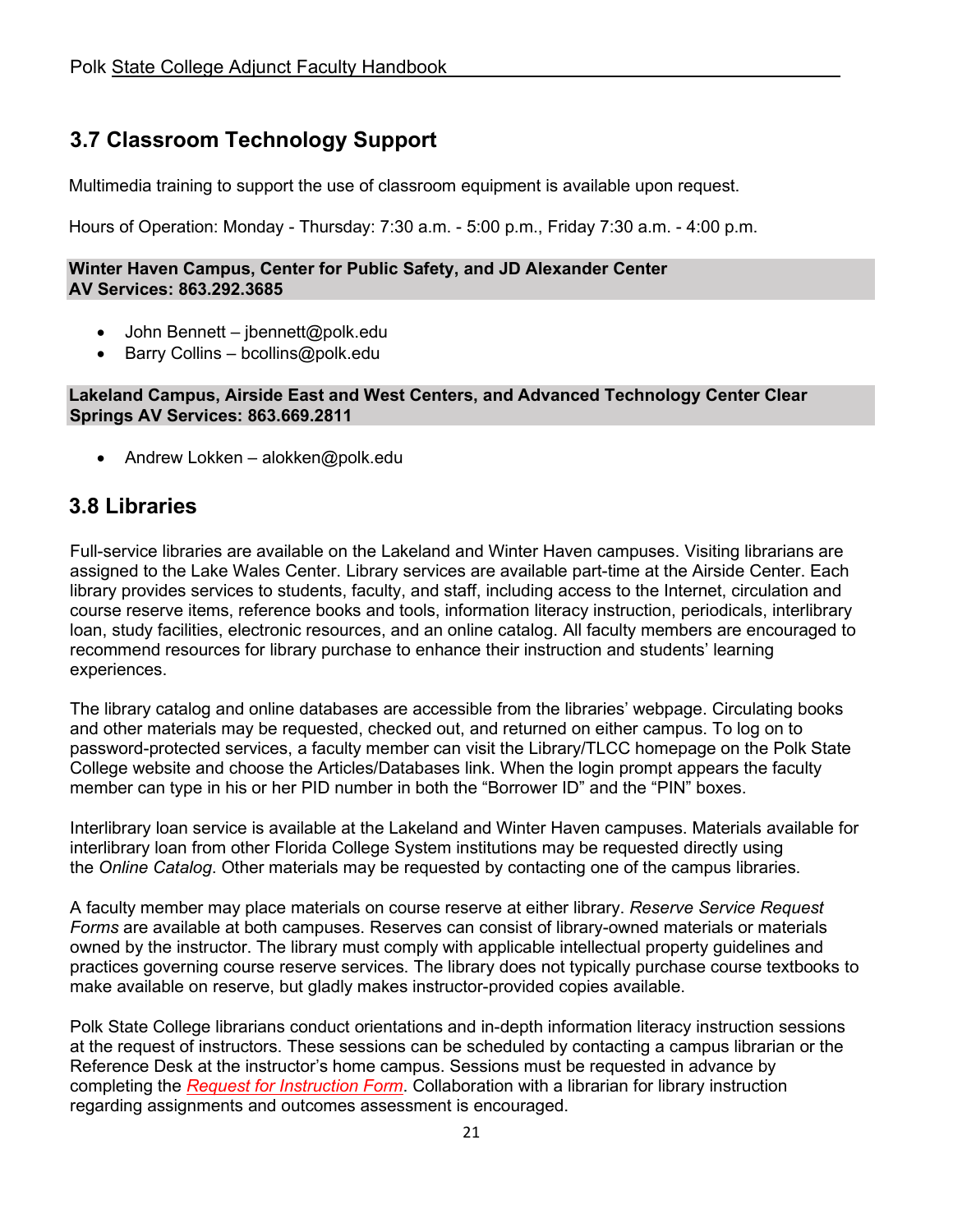*Hours of Operation: Monday – Thursday 8:00 am – 5:00 pm*

Each campus has an e-Learning librarian who can assist a faculty member with information literacy instruction and other library-related projects or assignments for the online environment.

# <span id="page-21-0"></span>**3.9 Teaching/Learning Computing Centers**

The [Teaching/Learning](http://www.polk.edu/teaching-learning-computing-center/) Computing Centers (TLCCs) are located on each campus. The TLCCs provide tutoring in math, English, American Sign Language, Spanish, Computers, Anatomy and Phisiology, and several other disciplines. The TLCCs provide Postsecondary Education Readiness Test (PERT) for course placement, accommodations for students with disabilities, and other testing services, as well as computers, software, Internet access, and printers/copiers for a fee.

*Hours of Operation: Monday – Friday 8:00 a.m. – 5:00* pm <http://www.polk.edu/teaching-learning-computing-center/>

# <span id="page-21-1"></span>**4 STUDENT INFORMATION AND SERVICES**

On occasion, an adjunct faculty member may be asked to assist with student concerns. The following list provides direction for such requests:

| <b>If Student Concern Is</b>                   | Contact                                                                |  |  |
|------------------------------------------------|------------------------------------------------------------------------|--|--|
| <b>Academic Difficulty</b>                     | <b>Instructor, Student Services, TLCC</b>                              |  |  |
| <b>Career Services</b>                         | Student Services, Success Coach, Career<br><b>Development Services</b> |  |  |
| <b>First Aid</b>                               | <b>Student Services</b>                                                |  |  |
| Lost and Found                                 | <b>Security Office</b>                                                 |  |  |
| Personal Problems or Counseling Needs          | <b>Student Services, Bay Care Student</b><br>Assistance Program        |  |  |
| <b>Scheduling Courses or Course Withdrawal</b> | <b>Student Services</b>                                                |  |  |
| Scholarships and Loans                         | <b>Financial Aid</b>                                                   |  |  |
| <b>Testing Services</b>                        | <b>TLCC</b>                                                            |  |  |
| Transcripts                                    | Registrar                                                              |  |  |
| <b>Transcript Evaluation</b>                   | Registrar                                                              |  |  |
| Tutoring                                       | <b>TLCC</b>                                                            |  |  |
| <b>Veterans Affairs</b>                        | <b>Student Services</b>                                                |  |  |

*Note: Services are available to students at the College's satellite centers by appointment only.*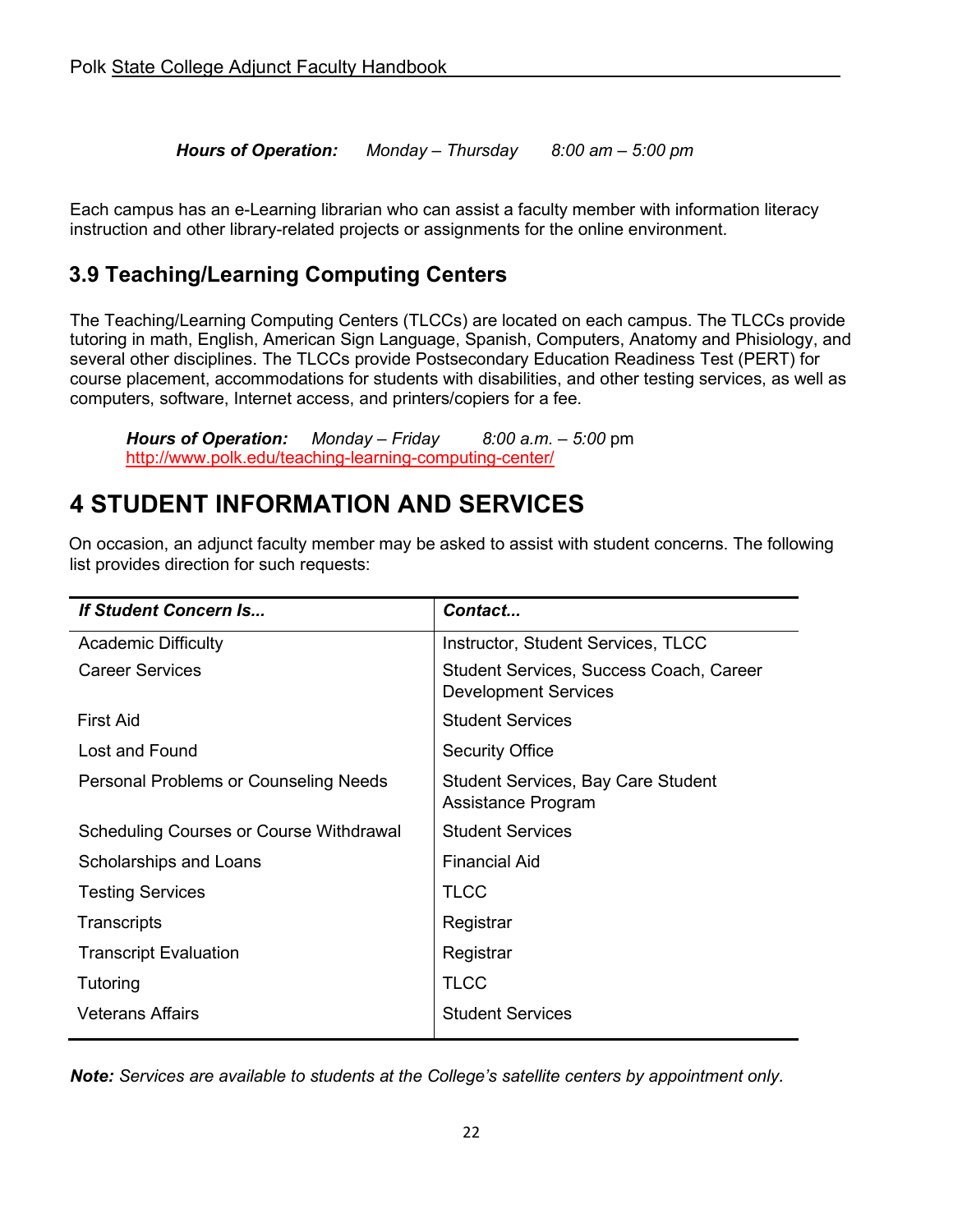# <span id="page-22-0"></span>**5 SAFETY AND SECURITY**

# <span id="page-22-1"></span>**5.1 General Information**

The adjunct faculty member has the responsibility to be familiar with published safety and security procedures [\(www.polk.edu/campus](http://www.polk.edu/campus)[-safety-security/\).](https://www.polk.edu/campus-safety-security/) A [faculty member must](https://www.polk.edu/campus-safety-security/) perform his or her job in the classroom or laboratory in a safe manner, follow safety instructions, and report any accidents, injuries, unsafe acts, or unsafe working conditions in a timely manner. All incidents of a safety or security nature must be reported to Security.

It is the faculty member's responsibility to become familiar with *Polk State College's Emergency Preparedness Plan* available on each Polk State desktop and classroom computer. It is also advisable to be aware of emergency action plans, fire alarms, exits, fire extinguishers, the physical layout of assigned areas and evacuation routes, and AED (Automatic External Defibrillator) locations.

# <span id="page-22-2"></span>**5.2 Security Office**

Security officers are on duty 24 hours a day, seven days per week.

**Security Office Hours**: Monday through Friday, 8:00 a.m. to 5:00 p.m. **Security Office Phone Number**: 863.297.1059 or ext. 5059

The Winter Haven Security Office is located in the Multi-Service Building (WMS 134) on the Winter Haven Campus. There is a Lakeland campus Security Office in the Lakeland Maintenance Building (LME 102). A security officer is reached by calling extension 5059 from any Polk State College on-campus phone, or 863.297.1059 from an off-campus phone. Security can also be reached by using the phones on the Polk State College emergency poles, but the emergency phones should only be used in a true emergency.

On the first day of classes, the instructor should review emergency exit procedures with students in case there is a fire alarm during class time. This acquaints students with the class rally point (The Lakeland Campus courtyards are NOT to be used as rally points.). Exit-route maps are located in every classroom, usually near the door.

College emergency plans, contact information, and related articles of interest are located one the Safety and Security page of the College's website [\(http://www.polk.edu/campus-safety-security/\)](http://www.polk.edu/campus-safety-security/).

# <span id="page-22-3"></span>**5.3 [Emergency Notifications](http://www.polk.edu/campus-safety-security/)**

[Polk State Coll](http://www.polk.edu/campus-safety-security/)ege uses the E2 Campus Alert System as a mass emergency notification system to alert students, faculty, and staff immediately in emergency situations. When activated, individuals receive emails, voicemails, and text messages as notification. The system is updated with student, faculty, and staff information shortly after the start of each semester. Any changes to personal phone numbers and email addresses should be updated in the Human Resources Department or via PASSPORT.

In the event of an emergency, the faculty member must follow the procedures described in the *Emergency Preparedness Plan*. Phone usage during an emergency should be limited to official use only. The faculty member must take precautions to ensure his or her safety, follow all emergency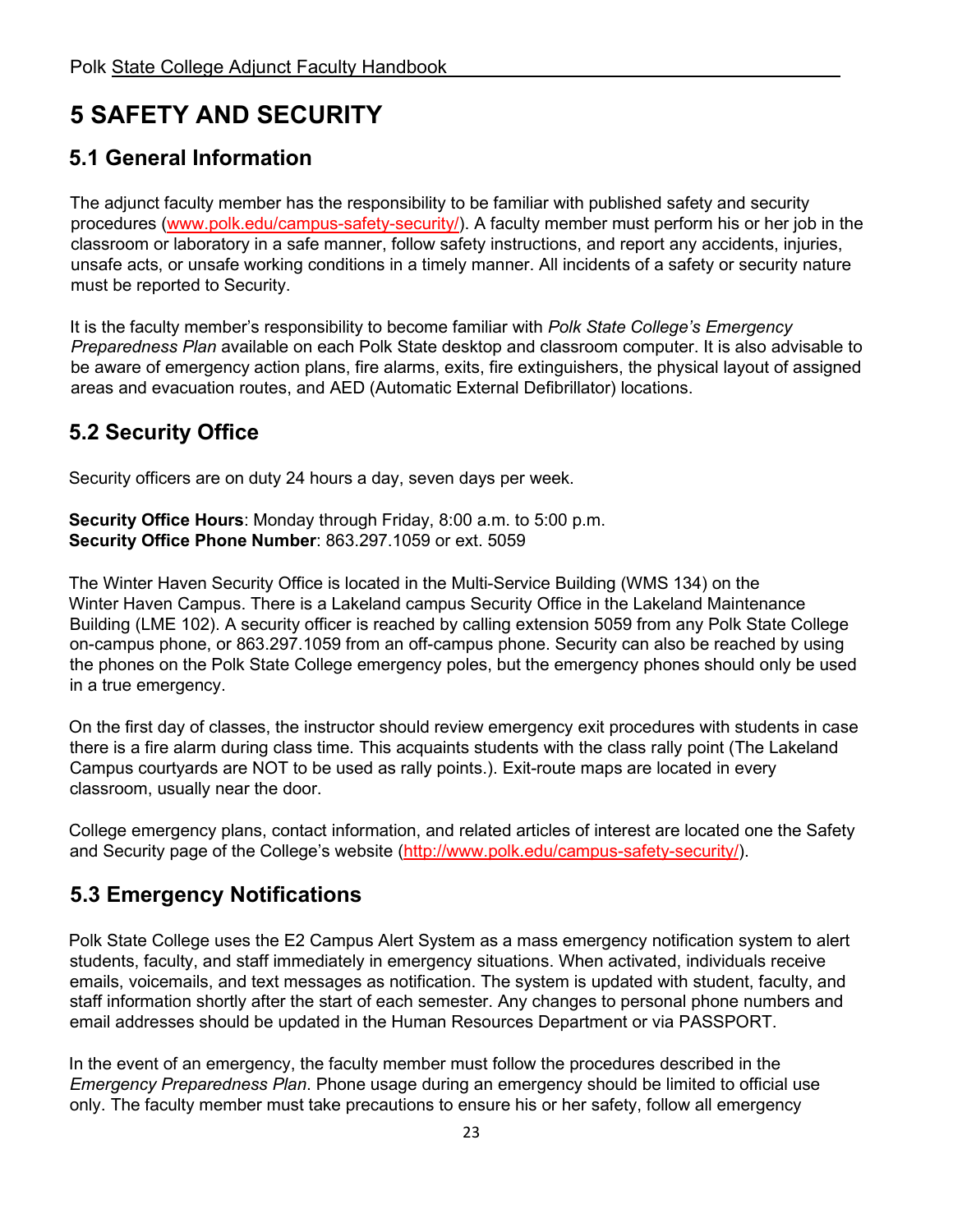procedures, and provide direction and assistance to students. The faculty member should participate in emergency drills (conducted periodically). Each classroom and lab contain a posted *Emergency Action Plan* for fire or hazardous evacuation instruction in case of emergency.

Any adjunct faculty member who is teaching evening classes should contact the evening administrator and Security Office in the event of an emergency. A faculty member teaching Saturday classes should contact the Security Office directly in the event of an emergency.

# <span id="page-23-0"></span>**5.4 Emergency College Closure**

Polk State College administration may find it necessary to close the College in the event of adverse weather conditions or for other unexpected emergencies. Each adjunct faculty member should read the *Emergency Closing Information* on the Polk State College website.

The best place to determine whether Polk State College is open or closed is the College's website [\(www.polk.edu\) a](http://www.polk.edu/)nd the College's social media accounts (i.e., Twitter, Facebook, and Instagram). On campus, students can check the College's closed-circuit TV for closing announcements. A recorded announcement about Polk State's operations schedule is available at the College's main phone line (863.297.1000). If the College loses power, the main phone number's connection is transferred to another phone line off campus, and callers receive an announcement about Polk State's plans.

Official closing announcements may also be broadcast on:

- Lakeland radio stations: WONN 1230 AM and WPCV 97.5 FM
- Orlando radio stations: WFLA-540 AM and Real Radio-FM 104.1
- Bay News 9
- TV stations Channel 8, Channel 10, Channel 13, and Channel 28
- Local news websites, such as TheLedger.com

*Note: All employees should provide the College with their home and cell phone numbers so that they can receive voicemails regarding emergencies and special conditions.* 

# <span id="page-23-1"></span>**5.5 Medical Emergency Procedures**

Medical emergencies include accidents, injuries, or illnesses. These should be reported to the Security Office; however, when time is critical, the witness should immediately dial 911 (or 9911 from a campus phone).

If a medical emergency occurs, the adjunct instructor should:

- Notify the Security Office at extension 5059 (or 863.297.1059) and provide the exact location of the accident or the person who requires assistance. (e.g., second floor, LTB 2283, name of person, and type of crisis). The caller should provide a description of the injury or symptoms of the illness.
- Request that the Security Office notify the administrator on duty. If it is necessary to utilize the services of a local Fire Department ambulance, the Fire Department's policy is to deliver the patient to the nearest hospital. If requested, the Security Office can attempt to notify the next of kin.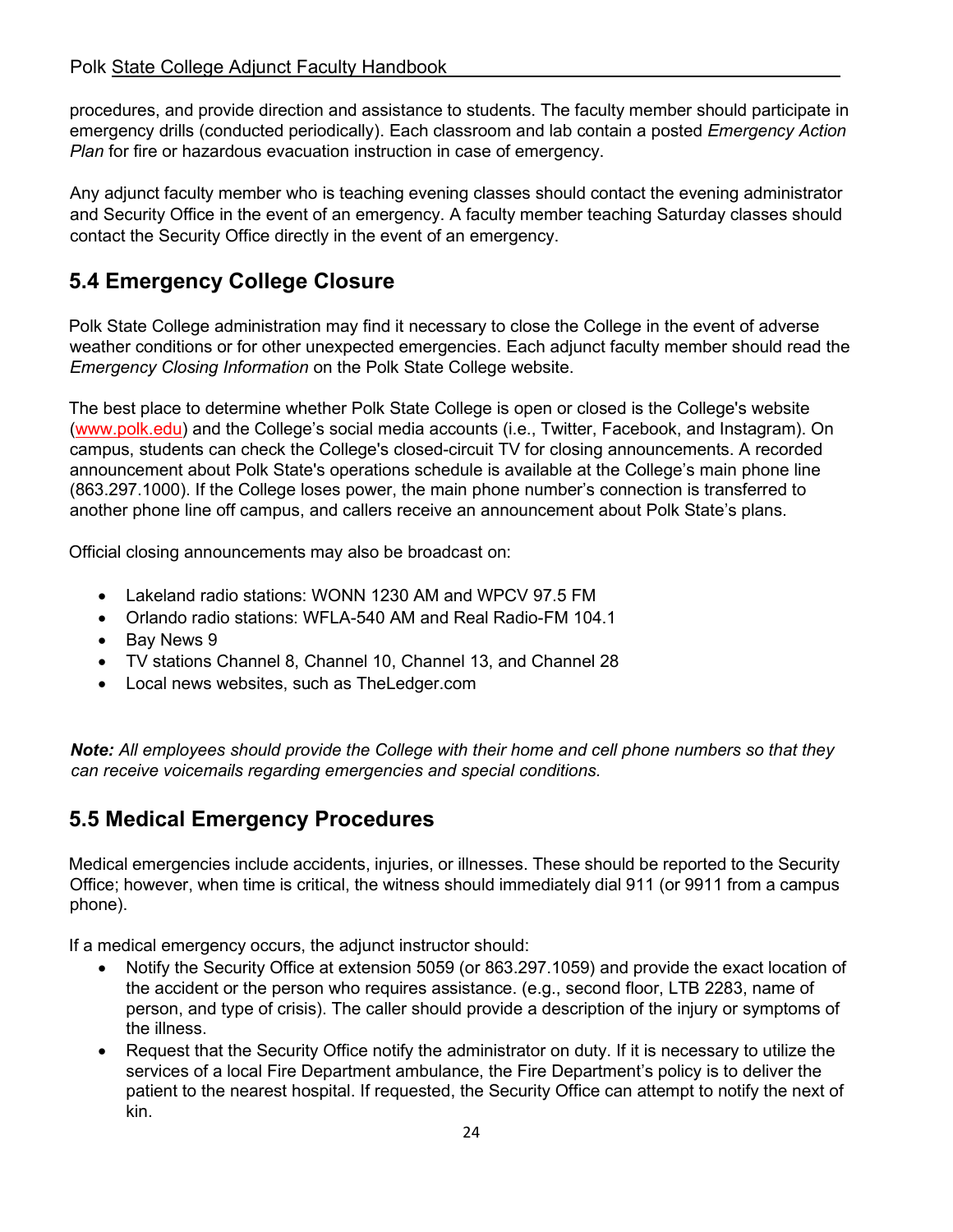# <span id="page-24-0"></span>**5.6 Fire Procedures**

In the event of a fire, the adjunct faculty member should:

- Pull the nearest fire alarm in the hallway. **When the alarm sounds, the building must be evacuated according to the law.** The Fire Department responds to all pulled fire alarms.
- Notify the Security Office, even in the event of a minor incident, at extension 5059 (or 863.297.1059).
- Make use of the fire extinguishers located in the halls, laboratories, auditoriums, and cafeterias.
- Accompany students out of the building. An instructor must remain with the class until the allclear signal has been given.
- Leave the building and move away from the structure until permission is given to reenter the building.
- Call the Security Office for assistance with students with disabilities or individuals with special needs (i.e., ext. 5059 or 863.297.1059).

# <span id="page-24-1"></span>**6 EMPLOYMENT PROCEDURES**

# <span id="page-24-2"></span>**6.1 Required Paperwork**

Upon receiving an offer of employment, a new adjunct faculty member must submit the following:

- All official college transcripts and appropriate foreign credentialing forms
- Current licenses and certifications for specialized training (as applicable)
- A federal tax form (*W-4*)
- A copy of a driver's license
- A copy of a social security card
- An *I-9 Form*
- The *Adjunct Addendum Sheet*
- Emergency contact information
- A signed *Public Employee Oath*
- Fingerprints for a background check

The adjunct faculty member's official transcripts (for both graduate and undergraduate coursework) must be submitted to the Human Resources Department before the College can release the last paycheck of the term.

Tax forms are required for the College's payroll system. Failure to return tax forms by payroll deadlines results in delays in the release of paychecks.

The *I-9 Form* must be completed at the time of employment, with submission of original documentation for verification by Human Resources. The adjunct faculty member must provide documents that establish identity and employment eligibility (e.g., a driver's license and a Social Security Card or a passport). The Human Resources Department can provide a full list of acceptable documents.

Polk State College requires the submission of fingerprints by all part-time and full-time employees. Fingerprints are submitted at the Human Resources Department. During completion of this task, each employee is also required to sign the *Florida Department of Law Enforcement Waiver Agreement*.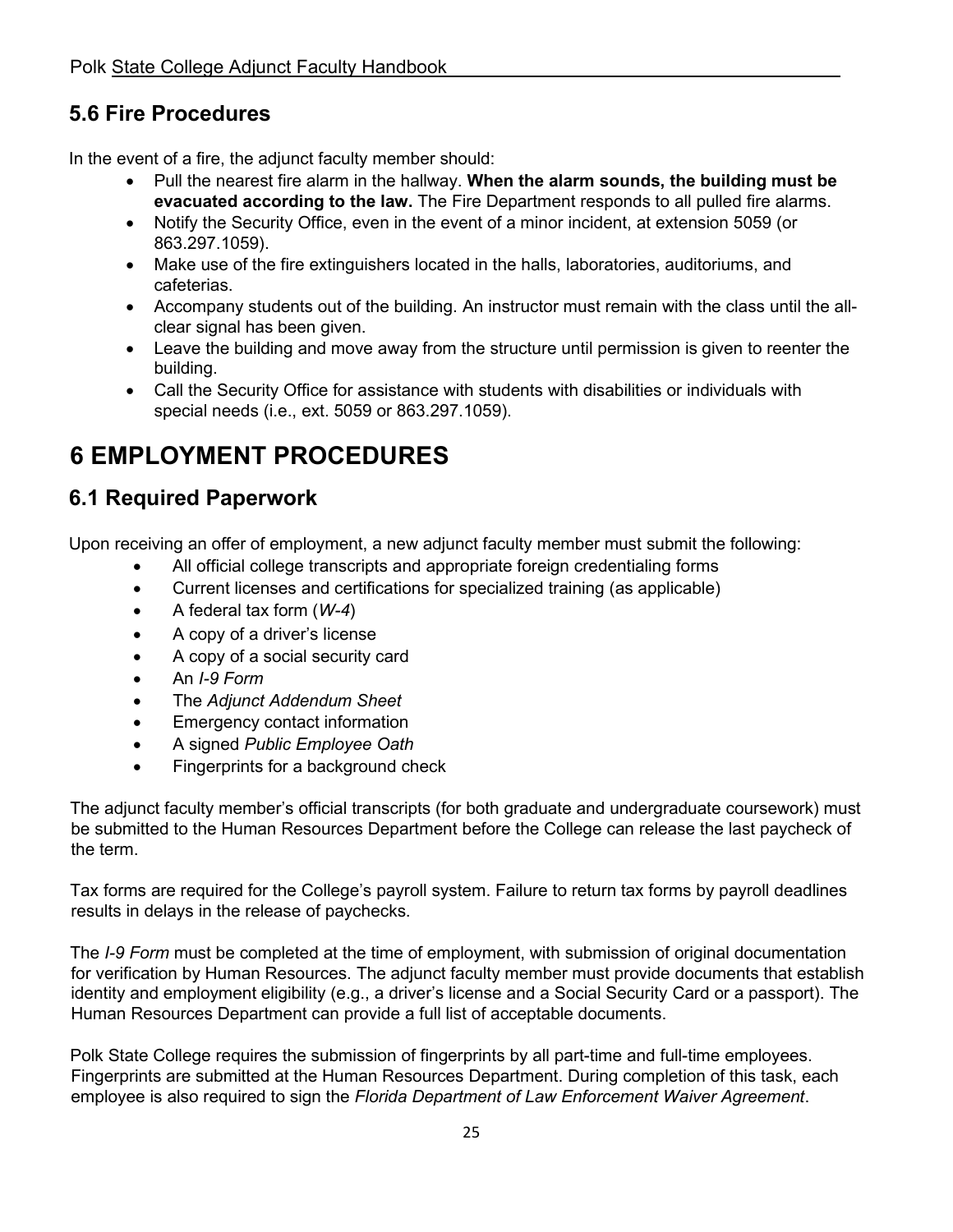*Note: If an adjunct faculty member has an absence of one or more semesters since teaching at Polk State College, he or she should confer with the appropriate administrative assistant to ensure that updated versions of these documents are on file.* 

# <span id="page-25-0"></span>**6.2 Letter of Appointment**

Each adjunct faculty member must sign a *Letter of Appointment* (LOA) from the appropriate academic dean's office. This letter details teaching assignments and compensation for a given semester or session. This letter must be signed in a timely manner to avoid a delay in receiving a paycheck. Letters are usually ready shortly after the drop deadline. The instructor is notified through the Polk State email account when the letter is ready to sign. **An appointment letter is limited to the specific semester indicated and does not guarantee employment in subsequent semesters.** 

*Note: Polk State College assigns teaching appointments according to instructional needs; the College reserves the right to change or withdraw teaching assignments based on enrollment and other institutional requirements.* 

# <span id="page-25-1"></span>**6.3 Adjunct Pay Periods**

An adjunct faculty member who teaches in the 16-week term typically receives payment in the form of four or five relatively equal monthly checks during the regular semester for which he or she is teaching (cf. *Adjunct Pay Schedule* below). Each check is issued on the last business day of the month. Adjunct faculty may be paid through a check or through direct deposit, but direct deposit is encouraged. The faculty member can sign up for direct deposit through the Human Resources Department. The last check is paid after completion of all instructional requirements for the course, including submission of the final course grades through PASSPORT.

#### **Adjunct Pay Schedule**

| Fall Term (16-week: August Start)                                                                                                                                                     | 5 payments                             | September - January                                                |
|---------------------------------------------------------------------------------------------------------------------------------------------------------------------------------------|----------------------------------------|--------------------------------------------------------------------|
| Fall Term (12-week: September Start)                                                                                                                                                  | 4 payments                             | October - January                                                  |
| Fall Term (FastTrack 1: August Start)                                                                                                                                                 | 3 payments                             | September - November                                               |
| Fall Term (FastTrack 2: October Start)                                                                                                                                                | 3 payments                             | November - January                                                 |
| Spring Term (16-week: January Start)<br>Spring Term (12-week: February Start)<br>Spring Term (FastTrack 1: January start) 3 payments<br><b>Spring Term (FastTrack 2: March Start)</b> | 4 payments<br>3 Payments<br>3 payments | February – May<br>$March - May$<br>February - April<br>March - May |
| Summer Term (12-week: May Start)                                                                                                                                                      | 3 payments                             | June – August                                                      |
| Summer Term (8-week: May Start)                                                                                                                                                       | 3 payments                             | June – August                                                      |
| <b>Summer Term 3A (May Start)</b>                                                                                                                                                     | 2 payments                             | $June - July$                                                      |
| <b>Summer Term 3B (June Start)</b>                                                                                                                                                    | 2 payments                             | July - August                                                      |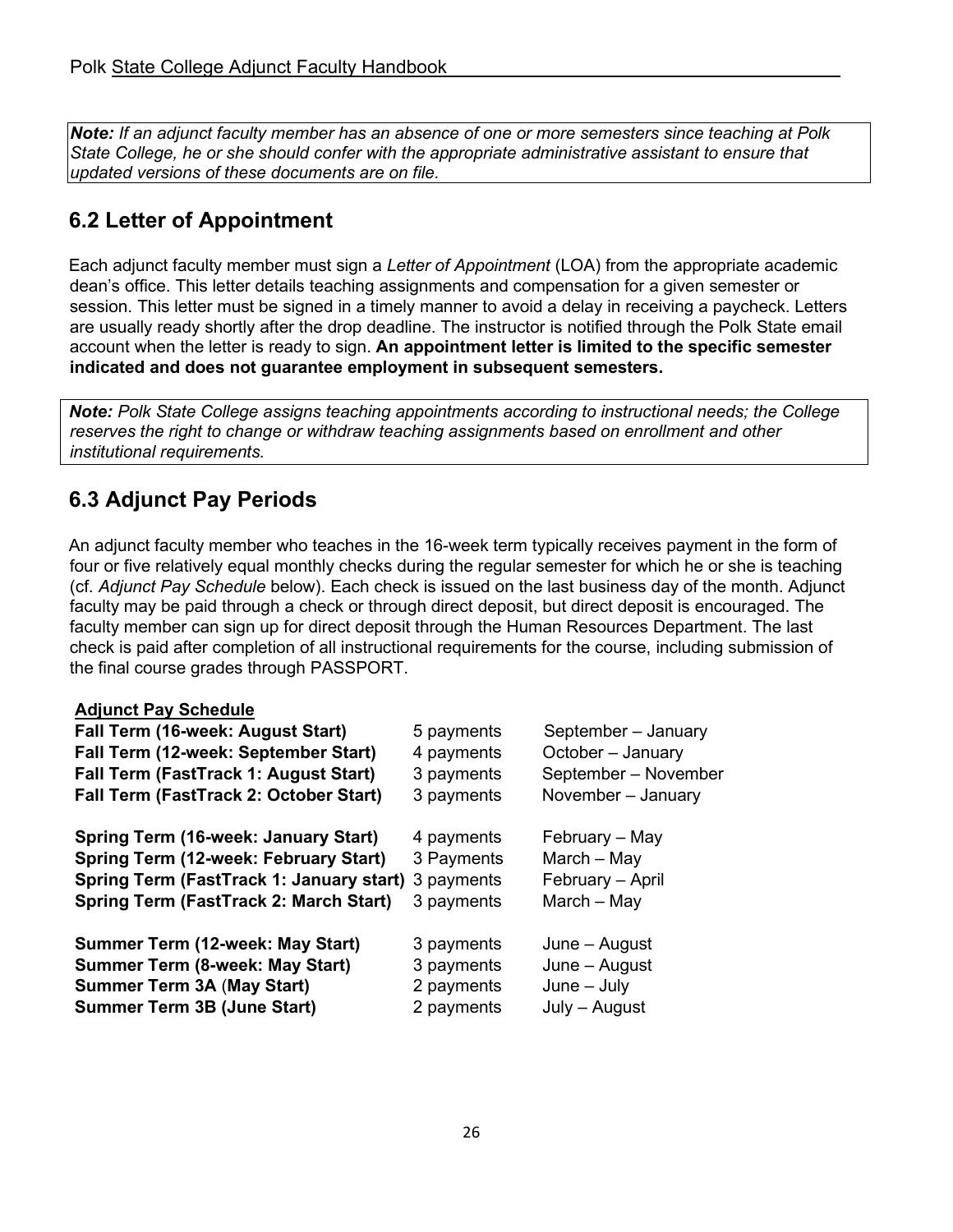# <span id="page-26-0"></span>**6.4 Change of Address**

A faculty member must inform the administrative assistants in the Academic Affairs Office and the Human Resources Department of any change in address, telephone number, or personal email address. The individual must also update these changes in PASSPORT.

# <span id="page-26-1"></span>**6.5 Questions and Contacts**

The following chart provides a convenient list of contacts for specific questions that may arise during the semester. Contact information for departments and individuals is available through the "People" link on the College website.

| <b>Contact</b>                                | <b>Concern</b>                  |
|-----------------------------------------------|---------------------------------|
|                                               |                                 |
| Department Coordinator or Program Director    | Class roster                    |
|                                               | <b>BCI or Syllabus</b>          |
|                                               | Future teaching assignments     |
|                                               | Scheduling                      |
|                                               | Instructional materials         |
|                                               | Classroom management issues     |
| Administrative Assistant to the Academic Dean | Campus mailbox                  |
|                                               | Parking permits                 |
|                                               | Letter of Appointment (LOA)     |
|                                               | Room condition                  |
| Information Technology (IT)                   | Computer hardware               |
|                                               | Email                           |
|                                               | Classroom technology            |
| Learning Technology                           | Canvas                          |
| Human Resources Department / Payroll Office   | Paycheck                        |
| Library                                       | Reserve books                   |
| Director of the Corporate College             | Teaching of a non-credit Course |

# <span id="page-26-2"></span>**7 PERFORMANCE EVALUATION AND PROFESSIONAL DEVELOPMENT**

# <span id="page-26-3"></span>**7.1 Performance Evaluation**

#### **Supervision**

The department coordinator is the first point of contact for the adjunct faculty member teaching in an academic discipline. For Associate in Science and workforce programs, the program director is the direct supervisor for an adjunct faculty member. The department coordinator or the program director provides the adjunct faculty member with teaching assignments (as available and necessary) and assists the individual on all matters pertaining to employment, professional responsibilities, and working conditions.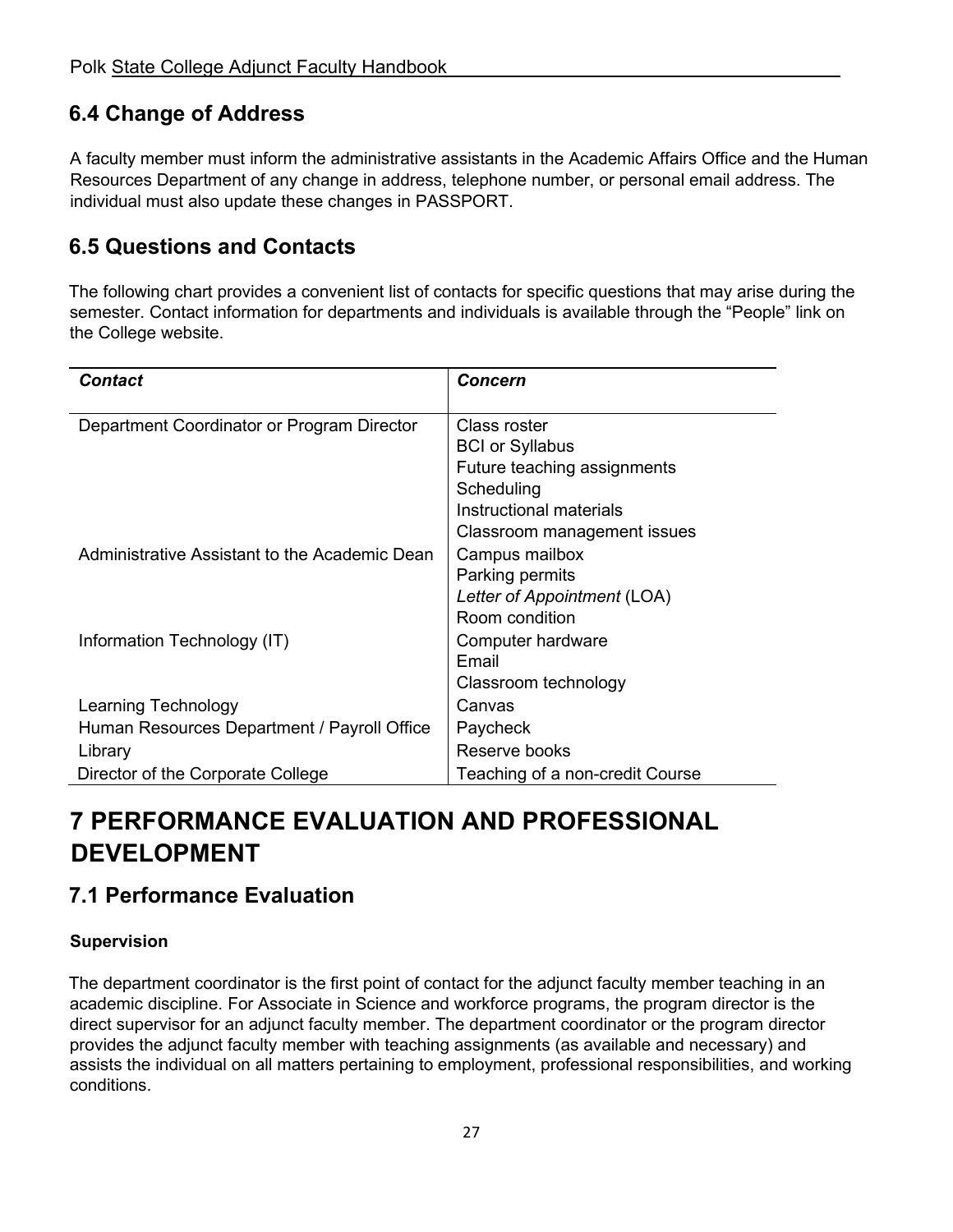#### **Evaluation Procedure**

*Polk State College Procedure 6012* details the adjunct faculty evaluation process. The full procedure and accompanying attachments can be found a[t](https://www.polk.edu/wp-content/uploads/6012.pdf) [www.polk.edu/wpcontent/uploads/6012.pdf.](https://www.polk.edu/wp-content/uploads/6012.pdf) 

From *Procedure 6012: Procedure for Evaluation of Adjunct Teaching Faculty*

- 1. The academic deans, department coordinators and program directors act collaboratively to supervise adjunct faculty members, provide them with teaching assignments, and serve as their points of contact on all matters pertaining to employment, professional responsibilities, and working conditions. Department coordinators and program directors have primary responsibility for evaluating adjunct faculty; however, the associate dean or dean may assist to complete evaluations as deemed necessary.
- 2. Each adjunct faculty member receives a written evaluation once a year via the *Polk State College Formal Evaluation Instrument for Adjunct Faculty* (*Procedure 6012*). The evaluation is based on *Student Perception Instruments* (SPIs) and other evaluative indicators including, but not limited to, student feedback, classroom observations, compliance with department and/or College policies and procedures, compatibility with the institution, and professional development activities.
	- a. For an adjunct faculty member, the evaluation year begins with Term 1 (fall) and ends with Term 3 (summer) of the Academic Year.
	- b. SPIs are administered for all courses taught by adjunct faculty. The period for administering the SPI tool runs from the day after the withdrawal deadline to the last day of classes. Students may access the SPI tool online according to directions distributed before the evaluation period begins.
	- c. An adjunct instructor who has taught fewer than six semesters at Polk State is annually observed in the learning environment by the department coordinator or program director using the *Polk State College Adjunct Faculty Classroom Observation Form.* An adjunct faculty member who has taught for six semesters or more is observed in the learning environment a minimum of once every three years. Each new adjunct faculty member is observed during the first semester. Additional observations may be conducted when deemed necessary by the appropriate supervisor(s).
	- d. The adjunct faculty member must complete the *Adjunct Faculty Self-Evaluation Form* annually. The due date for completion of the self-evaluation is provided by the appropriate supervisor.
	- e. The department coordinator or program director gives the completed *Faculty Evaluation Instrument* (FEI), *Adjunct Faculty Classroom Observation Form* (if applicable), and *Adjunct Faculty Self-Evaluation Form* to the associate academic dean.
	- f. The completed FEI is forwarded to the Human Resources Department by the end of the Academic Year.

# <span id="page-27-0"></span>**7.2 Professional Participation and Development**

An adjunct faculty member is encouraged to participate in professional enrichment that maintains and advances knowledge and skills in education.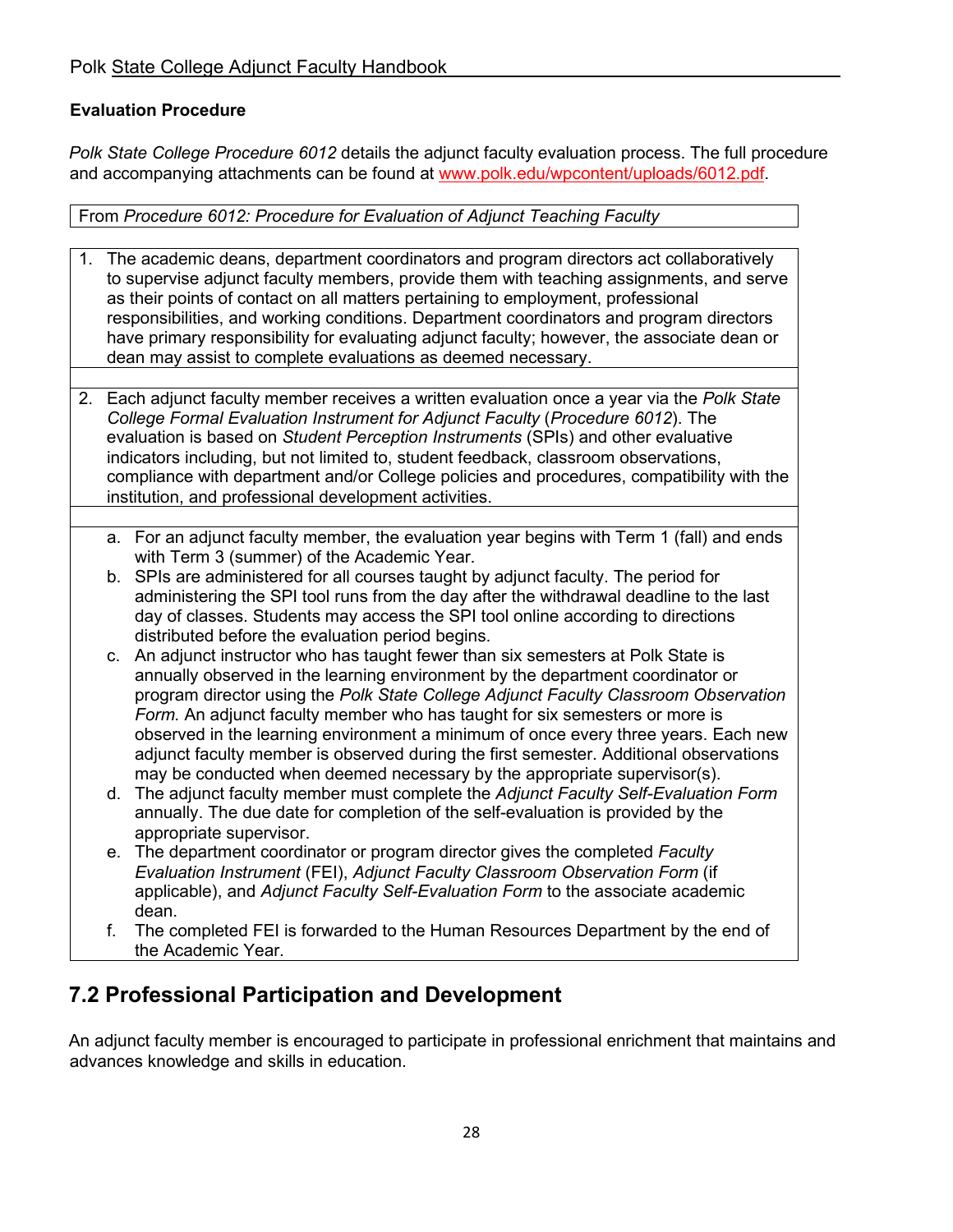#### Polk State College Adjunct Faculty Handbook

At the beginning of the Academic Year, Polk State College hosts orientations and meetings for new and returning adjunct faculty. These events are intended to provide individuals with information about College operations and any changes in procedures since the previous Academic Year. All adjunct faculty members are expected to attend these events.

Adjunct faculty are invited to participate, as their schedules allow, in College activities with fulltime faculty. Such events may include faculty workshops, discipline-based meetings for the revision and improvement of courses and their delivery, discussions for text review and selection, and other curriculacentered events.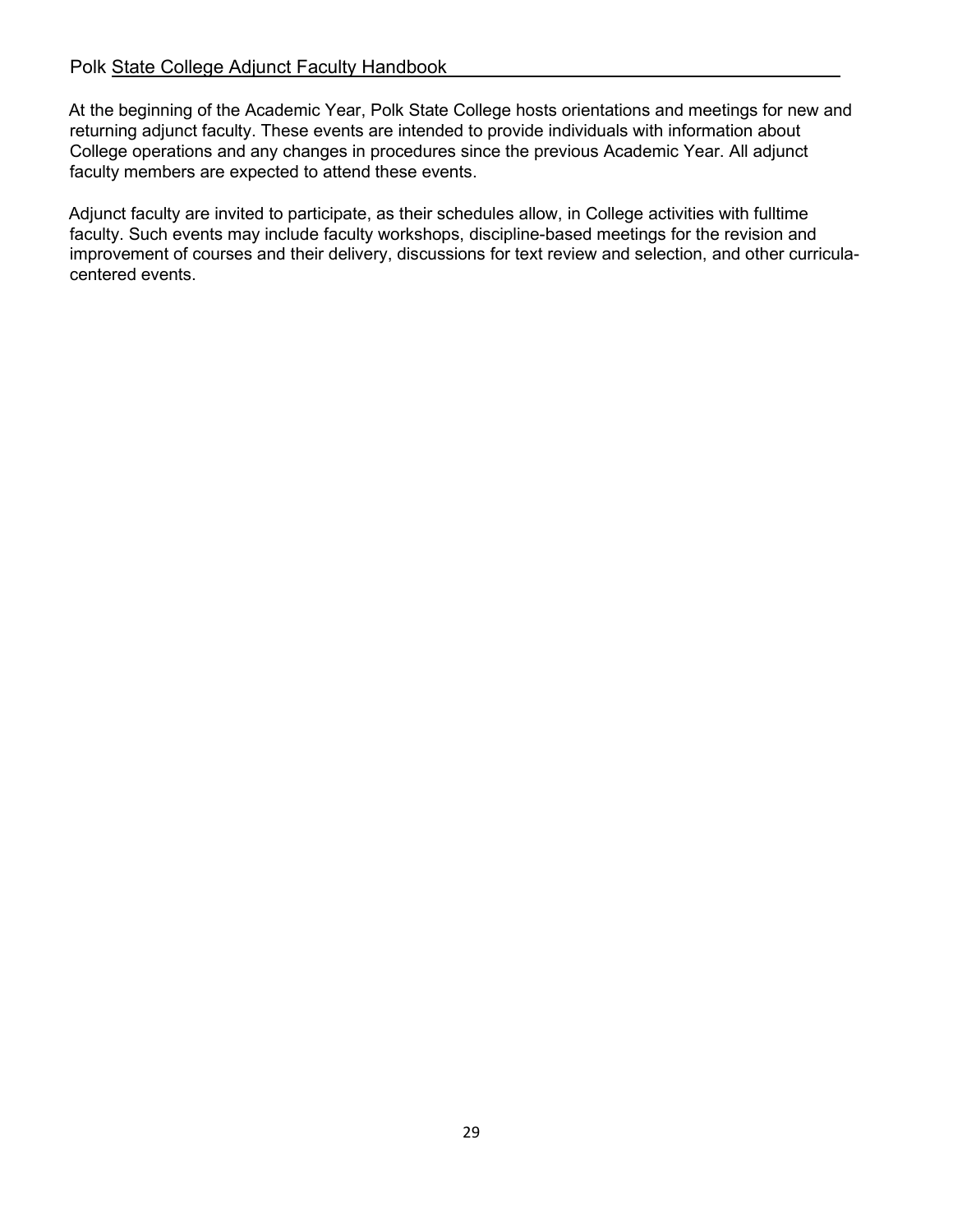# <span id="page-29-0"></span>**8 APPENDICES**

# <span id="page-29-1"></span>**8.1 Time Missed Form**

Employee name:Time Period: <u> 1990 - Johann Barbara, martin a</u>

#### **Employee Timesheet Full-Time Overload or Adjunct**

#### TO BE COMPLETED FOR **TIME MISSED** BY FULL-TIME INSTRUCTORS WITH OVERLOADS OR ADJUNCTS

Rate:

**Org.** code:

Assignment:Account:

| Day of week | Date | Substitute | Course prefix and<br>number | Section<br>Number             | Hours<br>missed |
|-------------|------|------------|-----------------------------|-------------------------------|-----------------|
|             |      |            |                             |                               |                 |
|             |      |            |                             |                               |                 |
|             |      |            |                             |                               |                 |
|             |      |            |                             |                               |                 |
|             |      |            |                             |                               |                 |
|             |      |            |                             |                               |                 |
|             |      |            |                             |                               |                 |
|             |      |            |                             |                               |                 |
|             |      |            |                             |                               |                 |
|             |      |            |                             |                               |                 |
|             |      |            |                             | <b>Total hours</b><br>missed: |                 |

| Employee signature: | ่ ⊃ate: |
|---------------------|---------|
|                     |         |

Supervisor signature:\_\_\_\_\_\_\_\_\_\_\_\_\_\_\_\_\_\_\_\_\_\_\_\_\_\_\_\_\_\_\_\_\_\_Date:\_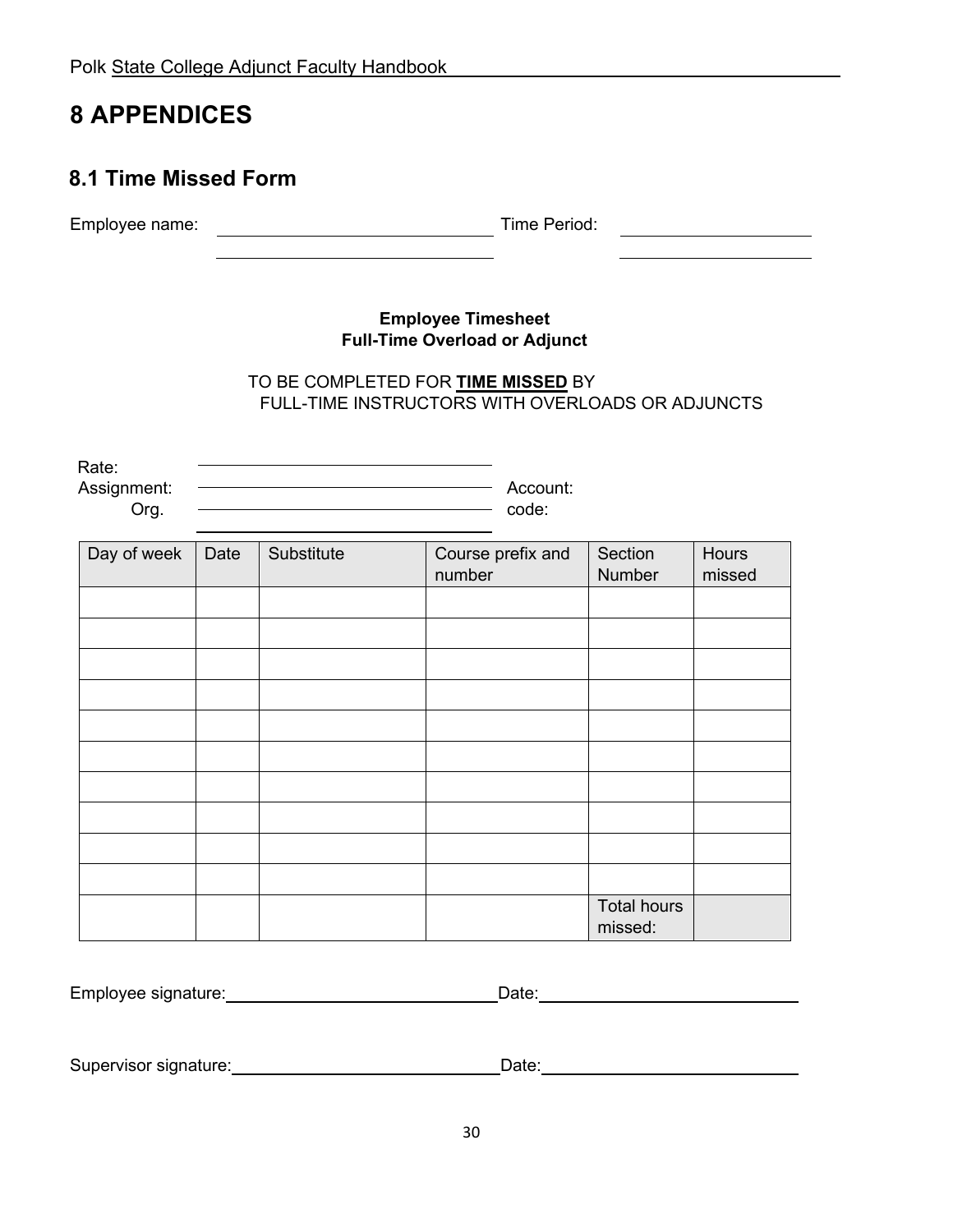## <span id="page-30-0"></span>**8.2 Hours Worked Form**

| $\overline{\phantom{0}}$<br>Employee name: | <b>Ime</b><br>eriod |  |
|--------------------------------------------|---------------------|--|
|                                            |                     |  |

#### **Employee Timesheet for Substitutes Full-time or Adjunct**

### TO BE COMPLETED FOR **TIME WORKED** AS A SUBSTITUTE

| Rate:       |          |
|-------------|----------|
| Assignment: | Account: |
| Org.        | code:    |
|             |          |

|             |      | I substituted for: |                             |                               |                 |
|-------------|------|--------------------|-----------------------------|-------------------------------|-----------------|
| Day of week | Date | Name of Professor  | Course prefix and<br>number | Section<br>number             | Hours<br>worked |
|             |      |                    |                             |                               |                 |
|             |      |                    |                             |                               |                 |
|             |      |                    |                             |                               |                 |
|             |      |                    |                             |                               |                 |
|             |      |                    |                             |                               |                 |
|             |      |                    |                             |                               |                 |
|             |      |                    |                             |                               |                 |
|             |      |                    |                             |                               |                 |
|             |      |                    |                             |                               |                 |
|             |      |                    |                             |                               |                 |
|             |      |                    |                             |                               |                 |
|             |      |                    |                             | <b>Total hours</b><br>worked: |                 |

| Employee signature: | Date: |  |
|---------------------|-------|--|
|                     |       |  |

Supervisor signature: Date: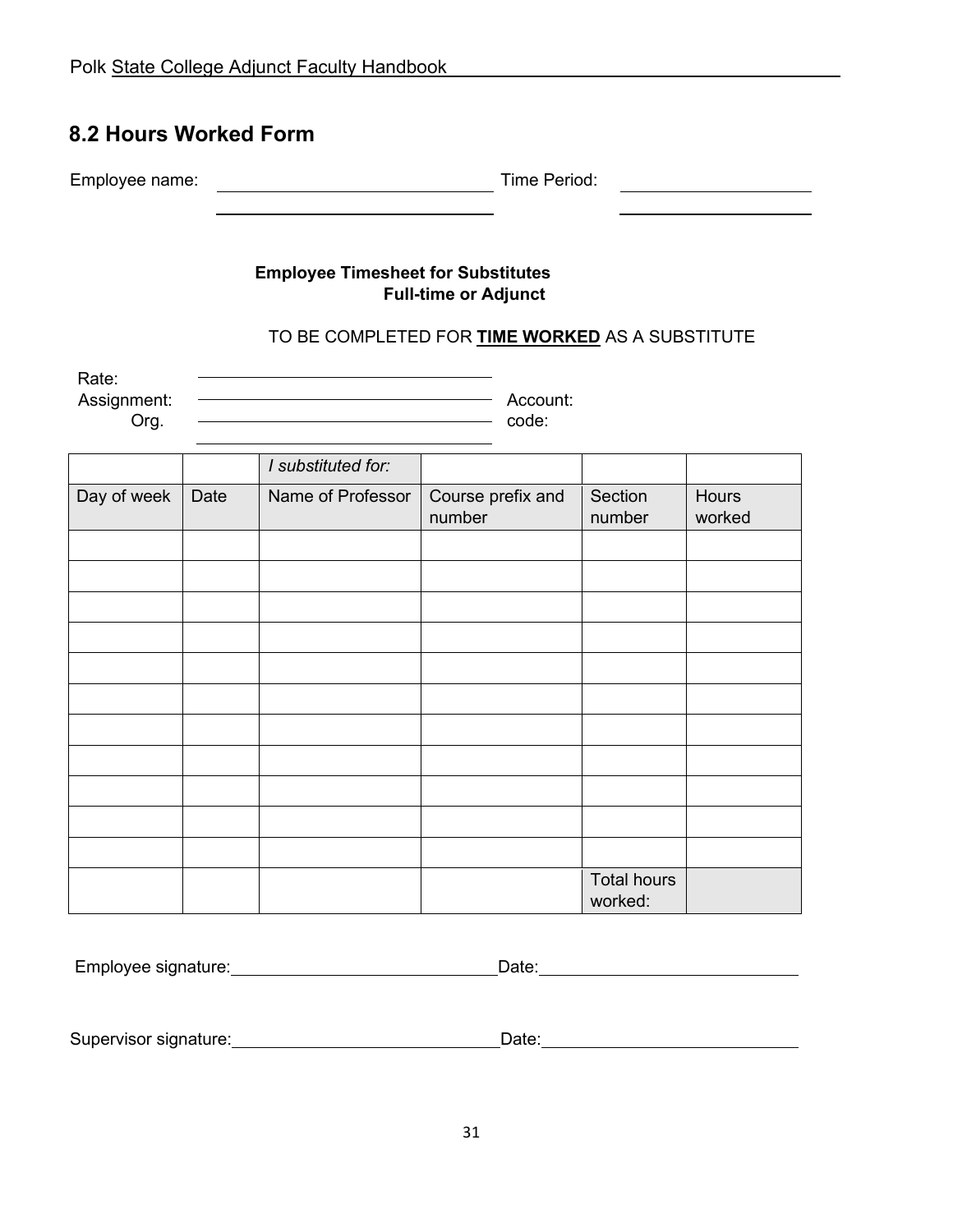# <span id="page-31-0"></span>**8.3 Incomplete Course Work and Completion Plan**

INCOMPLETE COURSEWORK PLAN

#### *INSTRUCTIONS (Please use ink.)*

*Professor: Complete and submit the original form to the supervising academic dean. Please sign and date. A copy of this form must be completed for each student receiving a grade of Incomplete (I) during the semester.* 

The following student has been assigned a grade of *INCOMPLETE* in the course:

| <b>Student Information:</b> | <b>Incomplete Course:</b>                                                                                                                                                                                                      |
|-----------------------------|--------------------------------------------------------------------------------------------------------------------------------------------------------------------------------------------------------------------------------|
| <b>Student Name:</b>        | Course #: the course of the course of the course of the course of the course of the course of the course of the course of the course of the course of the course of the course of the course of the course of the course of th |
| Polk State Student ID:      | Reference #: <u>__________</u>                                                                                                                                                                                                 |
|                             | Term: ________________________                                                                                                                                                                                                 |

**Reason for** *Incomplete* **Grade**:

#### ❑ **COMPLETION PLAN RECOMMENDED**

To receive a grade other than *F* (failing), the student **must complete** the following assignment(s) or course requirement(s) by a mutually agreed upon date between the faculty member and the student prior to the end of the next succeeding term. The last possible day for these requirements/assignments to be completed/received is: *(specify date).*

| Professor Name:      |       |
|----------------------|-------|
| Professor Signature: | Date: |

*I acknowledge that I have received a copy of this form and understand the requirements that must be completed to resolve the Incomplete Grade. I understand that if I do not complete these requirements by the designated deadline, I will receive a grade of F in this course. If I do complete* them, the professor will assign the grade earned. I understand that it is my responsibility to contact the professor during the dates specified above *in order to properly complete grade requirements*.

*Note: If the student cannot sign the form, the professor should note how the above information was conveyed to the student on the student signature line below (e.g., by email or phone).*

**Student Signature: Date:** 

**Received in Academic Dean's Office by: Received date:** \_\_\_\_\_\_\_\_\_\_\_\_\_\_\_\_\_\_\_\_\_\_\_\_

*(Signature)* 

Document to remain on file in the Office of the Academic Dean.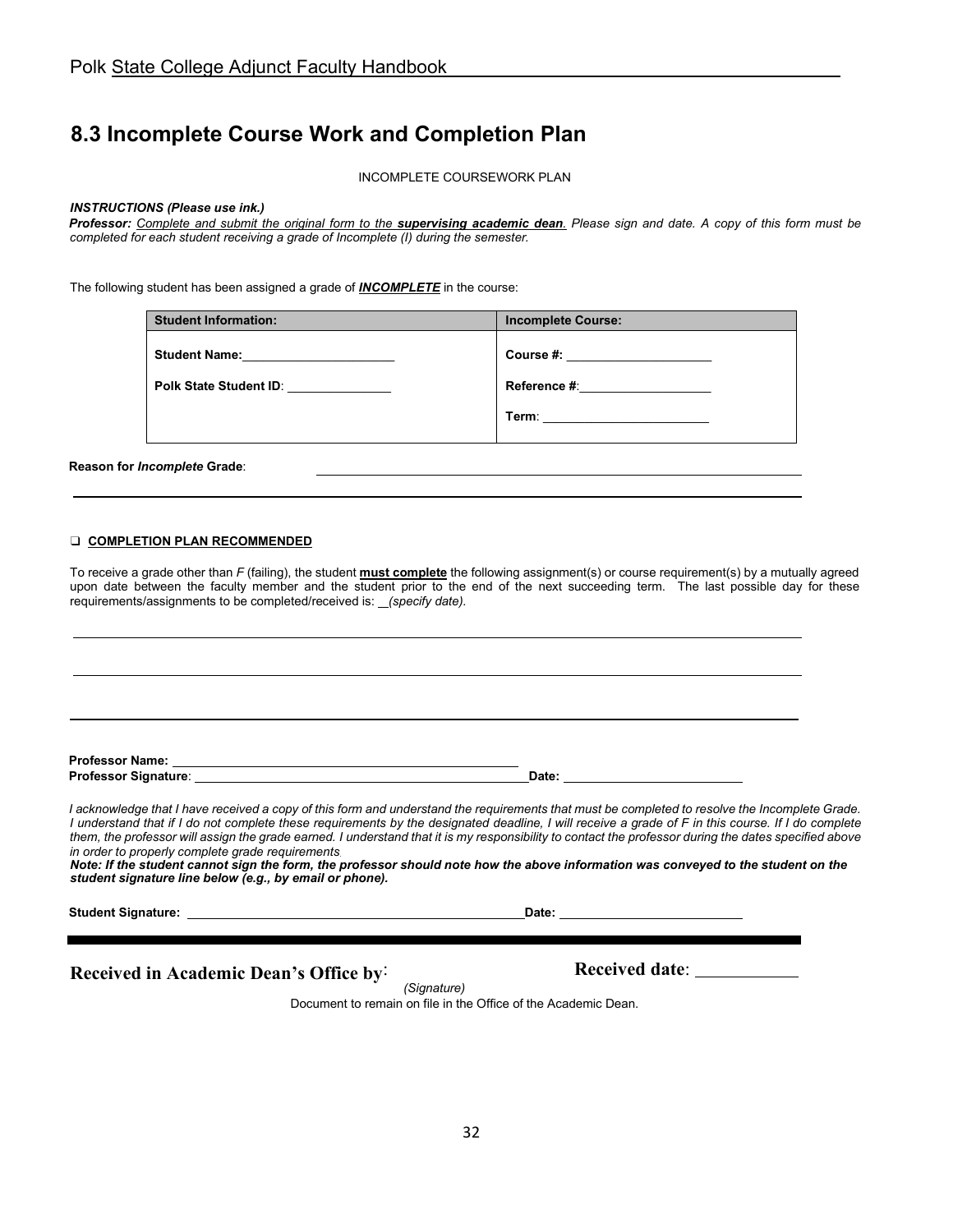# <span id="page-32-0"></span>**8.4 Student Disruption/ Discipline Report**<br> **Exercise**<br>
Student Services



999 Avenue H Northeast<br>Winter Haven, Florida 33881-4299<br>Phone: (863) 297-1000<br>Fax: (863) 297-1023

#### **POLK STATE COLLEGE STUDENT DISRUPTION/DISCIPLINE REPORT**

Use this form to report behavior for all cases except cheating/plagiarism.

| Student's Name                                     | ID#                                                                                                                                                                                                                                |
|----------------------------------------------------|------------------------------------------------------------------------------------------------------------------------------------------------------------------------------------------------------------------------------------|
|                                                    | _Day/Time_____________________                                                                                                                                                                                                     |
| Tag # (if vehicle involved)_______________________ |                                                                                                                                                                                                                                    |
| Faculty or Staff Name                              | <b>Phone Contract Contract Contract Contract Contract Contract Contract Contract Contract Contract Contract Contract Contract Contract Contract Contract Contract Contract Contract Contract Contract Contract Contract Contra</b> |
|                                                    |                                                                                                                                                                                                                                    |
| Furnishing false information to any                | The above named student has exhibited the following inappropriate behaviors or actions(Check all that apply):<br>Unauthorized entry to or use of college                                                                           |
| College official; forgery, alteration, or          | premises, facilities, equipment, or supplies                                                                                                                                                                                       |
| misuse of any college document                     |                                                                                                                                                                                                                                    |
|                                                    | Unauthorized use or possession of                                                                                                                                                                                                  |
| Disruption, interference, or                       | any weapon on college premises                                                                                                                                                                                                     |
| obstruction of teaching or services                |                                                                                                                                                                                                                                    |
|                                                    | Unauthorized distribution,                                                                                                                                                                                                         |
| Physical or verbal threats which                   | possession, or use of any illegal drug or                                                                                                                                                                                          |
| threaten or endanger the safety of any             | alcohol on college premises                                                                                                                                                                                                        |
| person                                             |                                                                                                                                                                                                                                    |
|                                                    | Intentionally initiating false report, warning                                                                                                                                                                                     |
| Acts of sexual assault, harassment                 | or threat of fire, explosion, or other                                                                                                                                                                                             |
| or indecency                                       | emergency on college premise                                                                                                                                                                                                       |
| Theft of or damage to property of                  | Gambling or conduct which is                                                                                                                                                                                                       |
| other individuals or the College                   | disorderly or indecent                                                                                                                                                                                                             |
|                                                    |                                                                                                                                                                                                                                    |
| Failure to comply with directions of               | Unauthorized use or misuse of college                                                                                                                                                                                              |
| College officials or security officers             | email, computers, media                                                                                                                                                                                                            |
| performing of their duties                         |                                                                                                                                                                                                                                    |
|                                                    | Participation in a group or organization                                                                                                                                                                                           |
| Disrespectful attitude towards professor,          | conducting activities that violate the                                                                                                                                                                                             |
| classmates or college personnel                    | Code of Student Conduct                                                                                                                                                                                                            |
|                                                    | Other                                                                                                                                                                                                                              |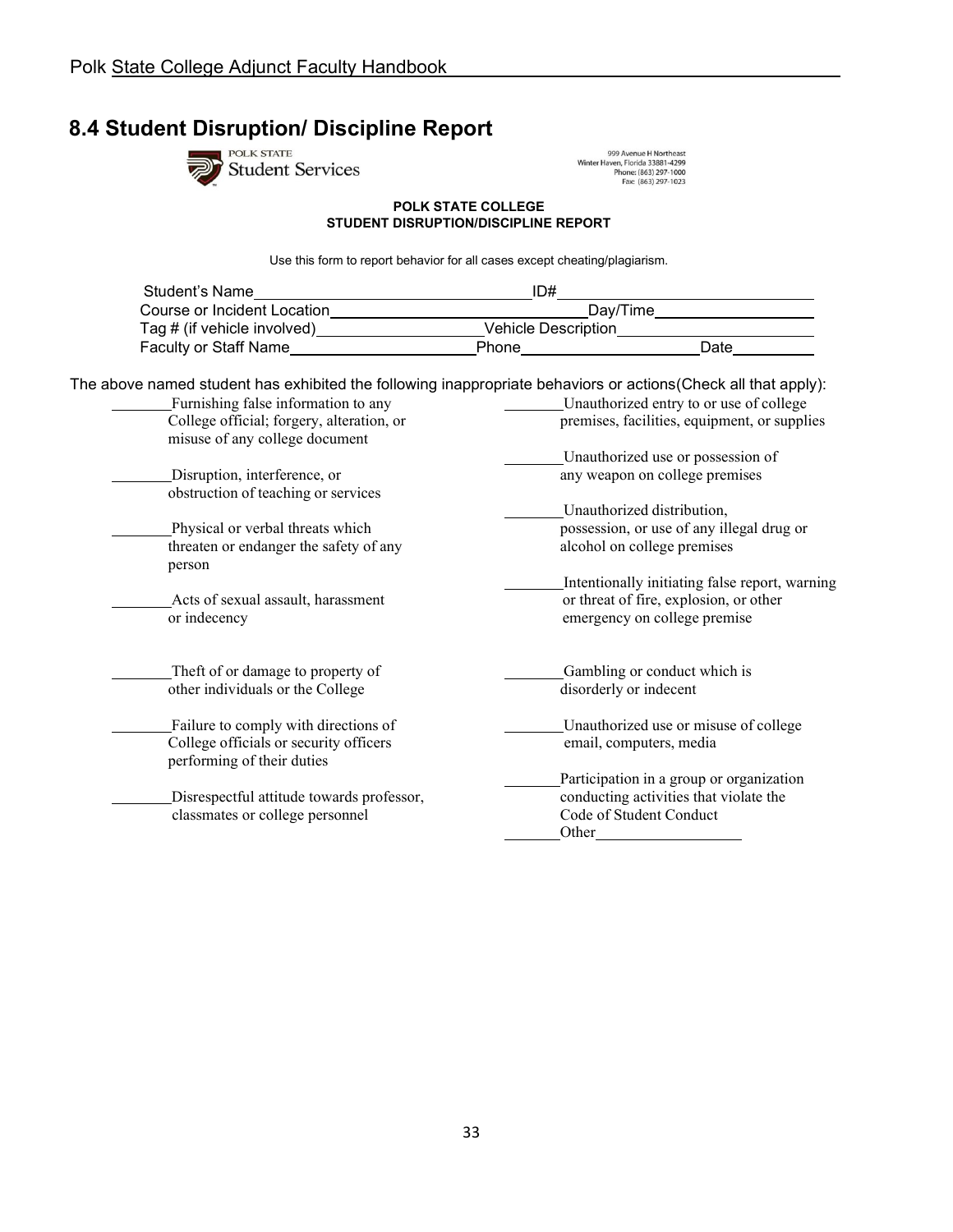|  | Describe the behavior or incident. (Use additional sheets if necessary): |
|--|--------------------------------------------------------------------------|
|--|--------------------------------------------------------------------------|

| Follow-up action requested. (Check as many as are relevant):<br>For your information only. No follow-up requested.<br>Please call with suggested interventions.<br>Please see student for disciplinary action.                                                                                                              |
|-----------------------------------------------------------------------------------------------------------------------------------------------------------------------------------------------------------------------------------------------------------------------------------------------------------------------------|
| <b>EMERGENCY: If help is needed immediately, call Security #5059.</b><br><b>Return form to:</b><br>Lakeland, Airside, Clear Springs ATC: Dean of Student Services, Lakeland campus, station #65 or<br>FAX to x5006<br>Winter Haven or JDA: Dean of Student Services, Winter Haven campus mail station #5 or FAX to<br>x5060 |
| Signature of referring staff's Supervisor:<br>Date:                                                                                                                                                                                                                                                                         |

Staff/Supervisor instructions: Complete form. Submit to supervisor for review. Supervisor submits to S.S. Dean who informssupervisor and Administrator over area the sanctions imposed or outcome. Polk State College is committed to and encourages equal opportunity/equity/access for its programs, services, and activities.